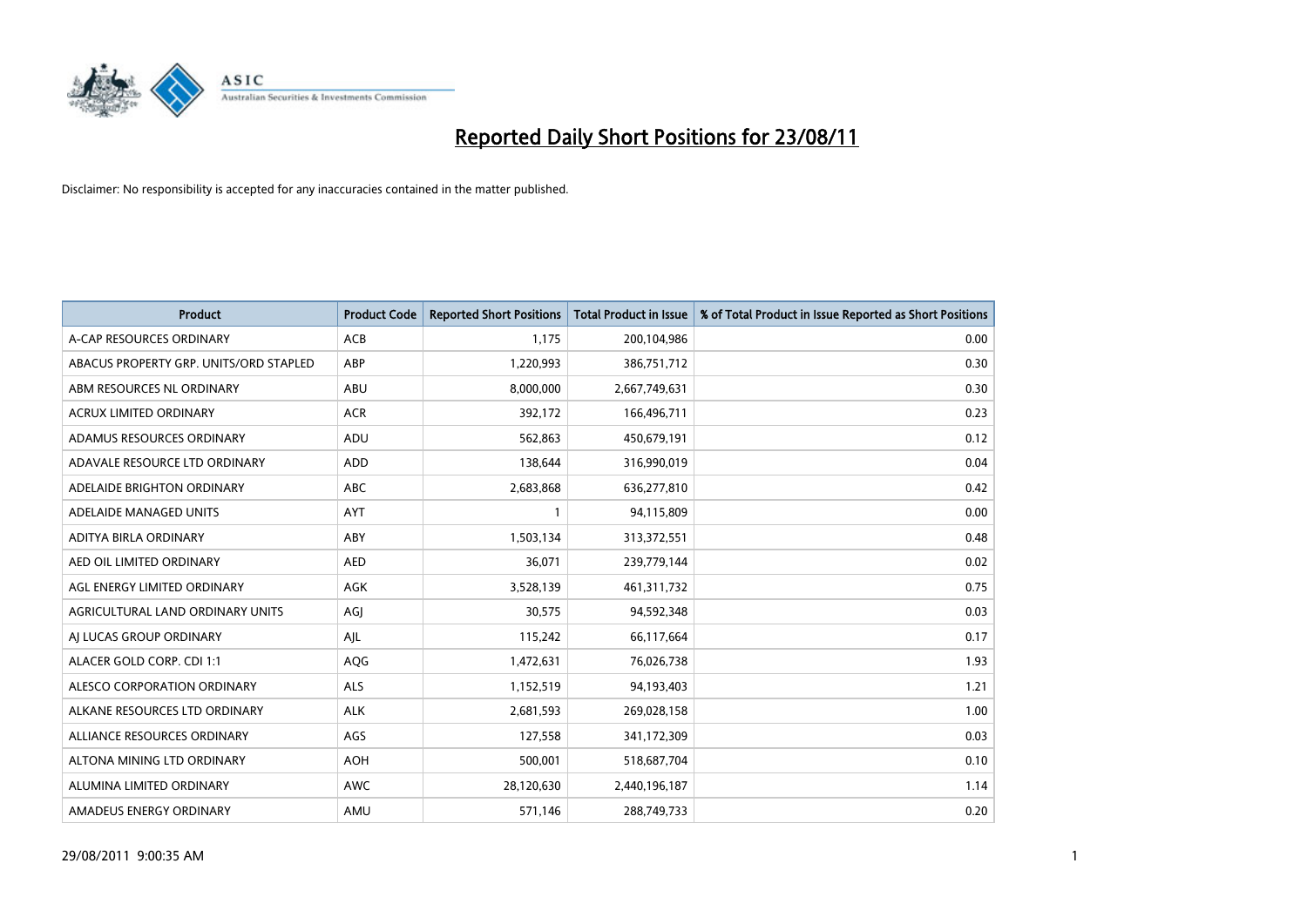

| <b>Product</b>                          | <b>Product Code</b> | <b>Reported Short Positions</b> | <b>Total Product in Issue</b> | % of Total Product in Issue Reported as Short Positions |
|-----------------------------------------|---------------------|---------------------------------|-------------------------------|---------------------------------------------------------|
| AMALGAMATED HOLDINGS ORDINARY           | AHD                 | 1,504                           | 157,471,848                   | 0.00                                                    |
| AMCOR LIMITED ORDINARY                  | <b>AMC</b>          | 6,541,498                       | 1,227,572,318                 | 0.55                                                    |
| AMP LIMITED ORDINARY                    | AMP                 | 6,113,287                       | 2,811,693,913                 | 0.20                                                    |
| AMPELLA MINING ORDINARY                 | <b>AMX</b>          | 714,256                         | 204,985,108                   | 0.34                                                    |
| ANSELL LIMITED ORDINARY                 | <b>ANN</b>          | 3,325,192                       | 133,033,772                   | 2.49                                                    |
| ANZ BANKING GRP LTD ORDINARY            | ANZ                 | 9,531,430                       | 2,628,902,711                 | 0.36                                                    |
| APA GROUP STAPLED SECURITIES            | <b>APA</b>          | 6,004,450                       | 634,116,029                   | 0.95                                                    |
| APEX MINERALS NL ORDINARY               | <b>AXM</b>          | 885,146                         | 5,550,243,713                 | 0.02                                                    |
| APN EUROPEAN RETAIL UNITS STAPLED SEC.  | <b>AEZ</b>          | 11,832                          | 544,910,660                   | 0.00                                                    |
| APN NEWS & MEDIA ORDINARY               | <b>APN</b>          | 22,753,699                      | 618,568,292                   | 3.66                                                    |
| AQUARIUS PLATINUM. ORDINARY             | <b>AQP</b>          | 3,778,177                       | 470,167,206                   | 0.79                                                    |
| AOUILA RESOURCES ORDINARY               | <b>AQA</b>          | 4,513,956                       | 374,368,499                   | 1.15                                                    |
| ARAFURA RESOURCE LTD ORDINARY           | <b>ARU</b>          | 5,637,523                       | 367,980,342                   | 1.52                                                    |
| ARB CORPORATION ORDINARY                | <b>ARP</b>          | 19,725                          | 72,481,302                    | 0.02                                                    |
| ARDENT LEISURE GROUP STAPLED SECURITIES | AAD                 | 969,355                         | 318,498,934                   | 0.30                                                    |
| ARISTOCRAT LEISURE ORDINARY             | <b>ALL</b>          | 26,475,321                      | 536,480,307                   | 4.93                                                    |
| ASCIANO LIMITED ORDINARY                | <b>AIO</b>          | 27,590,702                      | 2,926,103,883                 | 0.93                                                    |
| ASG GROUP LIMITED ORDINARY              | <b>ASZ</b>          | 175,253                         | 169,117,796                   | 0.11                                                    |
| ASPEN GROUP ORD/UNITS STAPLED           | APZ                 | 993,218                         | 579,826,041                   | 0.16                                                    |
| ASPIRE MINING LTD ORDINARY              | <b>AKM</b>          | 311,187                         | 540,471,483                   | 0.06                                                    |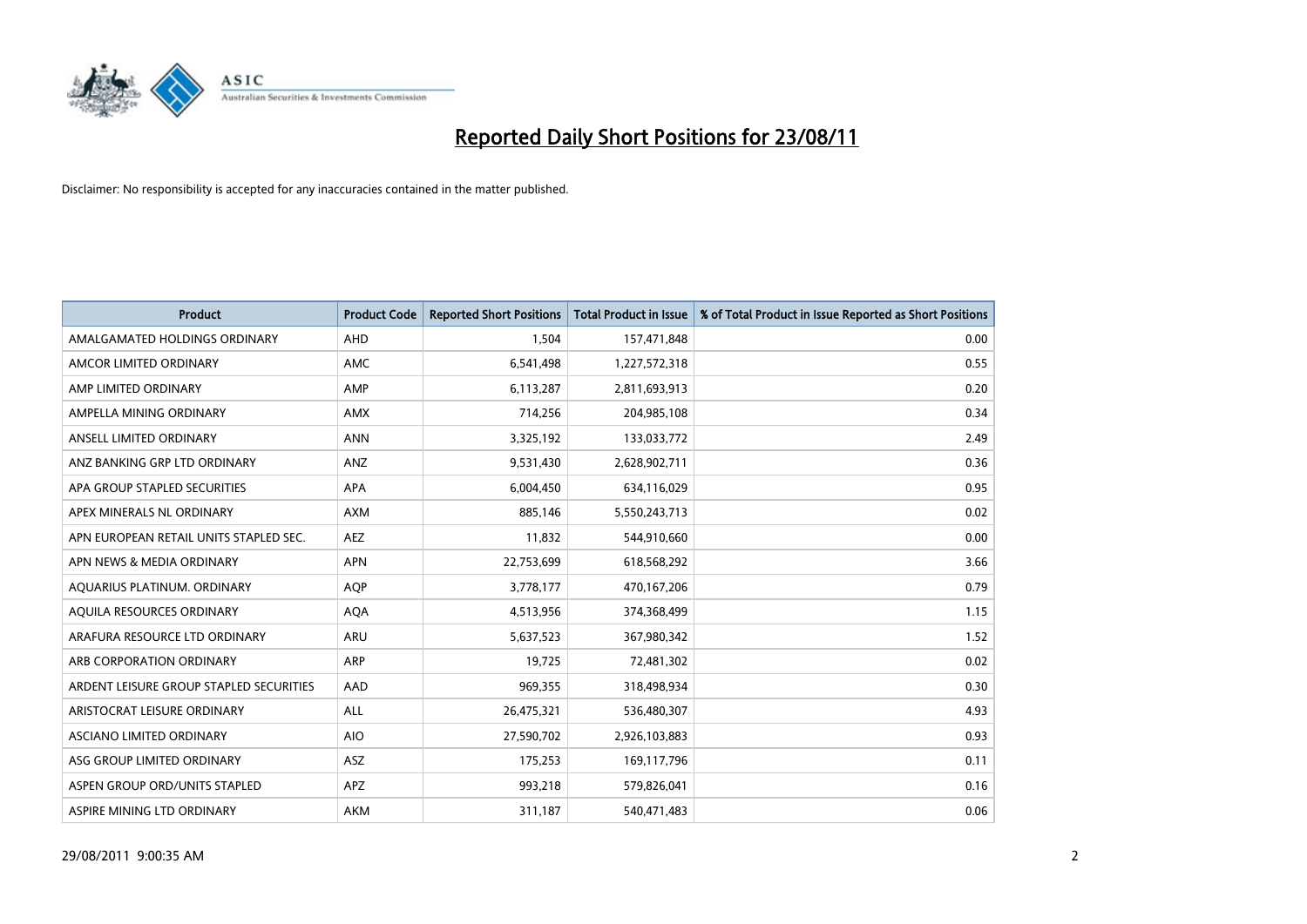

| <b>Product</b>                          | <b>Product Code</b> | <b>Reported Short Positions</b> | Total Product in Issue | % of Total Product in Issue Reported as Short Positions |
|-----------------------------------------|---------------------|---------------------------------|------------------------|---------------------------------------------------------|
| <b>ASTON RES LTD ORDINARY</b>           | <b>AZT</b>          | 355,939                         | 204,527,604            | 0.17                                                    |
| ASTRO JAP PROP GROUP STAPLED SECURITIES | AJA                 | 48,725                          | 58,445,002             | 0.08                                                    |
| ASX LIMITED ORDINARY                    | <b>ASX</b>          | 1,804,269                       | 175,136,729            | 1.03                                                    |
| ATLANTIC LIMITED ORDINARY               | ATI                 | 20,575                          | 113,845,516            | 0.02                                                    |
| ATLAS IRON LIMITED ORDINARY             | <b>AGO</b>          | 12,199,114                      | 827,141,142            | 1.48                                                    |
| <b>AURORA OIL &amp; GAS ORDINARY</b>    | <b>AUT</b>          | 6,917,753                       | 409,865,343            | 1.67                                                    |
| AUSDRILL LIMITED ORDINARY               | <b>ASL</b>          | 131,012                         | 301,519,183            | 0.03                                                    |
| AUSENCO LIMITED ORDINARY                | <b>AAX</b>          | 1,248,092                       | 122,987,022            | 1.00                                                    |
| AUSGOLD LIMITED ORDINARY                | <b>AUC</b>          | 78,160                          | 84,753,812             | 0.09                                                    |
| <b>AUSTAL LIMITED ORDINARY</b>          | ASB                 | 269,510                         | 188,069,638            | 0.15                                                    |
| AUSTAR UNITED ORDINARY                  | <b>AUN</b>          | 3,277,513                       | 1,271,505,737          | 0.24                                                    |
| <b>AUSTBROKERS HOLDINGS ORDINARY</b>    | <b>AUB</b>          | 2                               | 54,658,736             | 0.00                                                    |
| AUSTIN ENGINEERING ORDINARY             | ANG                 | 12,138                          | 71,864,403             | 0.01                                                    |
| <b>AUSTRALAND ASSETS ASSETS</b>         | AAZPB               | 1,168                           | 2,750,000              | 0.04                                                    |
| AUSTRALAND PROPERTY STAPLED SECURITY    | <b>ALZ</b>          | 655,084                         | 576,846,597            | 0.11                                                    |
| AUSTRALIAN AGRICULT. ORDINARY           | AAC                 | 1,300,439                       | 312,892,824            | 0.42                                                    |
| AUSTRALIAN EDUCATION UNITS              | <b>AEU</b>          | 625,000                         | 175,465,397            | 0.36                                                    |
| AUSTRALIAN INFRASTR. UNITS/ORDINARY     | <b>AIX</b>          | 1,584,393                       | 620,733,944            | 0.24                                                    |
| AUSTRALIAN MINES LTD ORDINARY           | <b>AUZ</b>          | 1,400,000                       | 636,910,317            | 0.22                                                    |
| AUSTRALIAN PHARM. ORDINARY              | API                 | 1,045,028                       | 488,115,883            | 0.21                                                    |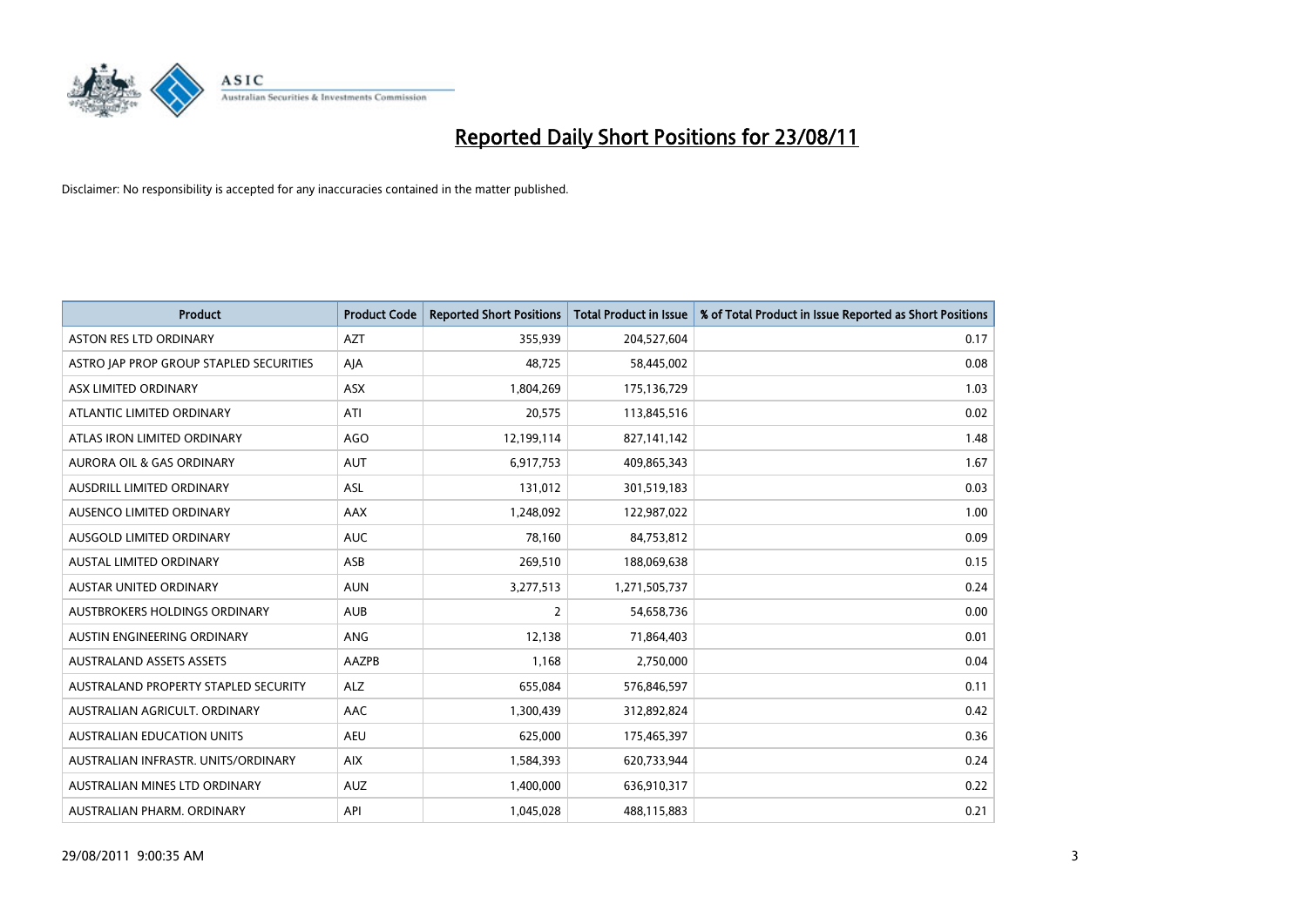

| <b>Product</b>                        | <b>Product Code</b> | <b>Reported Short Positions</b> | <b>Total Product in Issue</b> | % of Total Product in Issue Reported as Short Positions |
|---------------------------------------|---------------------|---------------------------------|-------------------------------|---------------------------------------------------------|
| AUTOMOTIVE HOLDINGS ORDINARY          | AHE                 | 57,924                          | 260,579,682                   | 0.02                                                    |
| AVANCO RESOURCES LTD ORDINARY         | AVB                 | 1,290,527                       | 789,953,517                   | 0.16                                                    |
| AVEXA LIMITED ORDINARY                | <b>AVX</b>          | 243,657                         | 847,688,779                   | 0.03                                                    |
| AWE LIMITED ORDINARY                  | AWE                 | 6,699,244                       | 521,871,941                   | 1.28                                                    |
| AZUMAH RESOURCES ORDINARY             | <b>AZM</b>          | 297,994                         | 281,650,356                   | 0.11                                                    |
| <b>BANDANNA ENERGY ORDINARY</b>       | <b>BND</b>          | 87,954                          | 427,295,482                   | 0.02                                                    |
| BANK OF QUEENSLAND. ORDINARY          | <b>BOO</b>          | 9,400,754                       | 225,369,547                   | 4.16                                                    |
| <b>BANNERMAN RESOURCES ORDINARY</b>   | <b>BMN</b>          | 95,489                          | 234,435,934                   | 0.04                                                    |
| <b>BASE RES LIMITED ORDINARY</b>      | <b>BSE</b>          | 373,041                         | 190,141,114                   | 0.20                                                    |
| <b>BATHURST RESOURCES ORDINARY</b>    | <b>BTU</b>          | 6,994,507                       | 685,047,997                   | 1.01                                                    |
| <b>BAUXITE RESOURCE LTD ORDINARY</b>  | <b>BAU</b>          | 111,797                         | 235,379,896                   | 0.05                                                    |
| <b>BC IRON LIMITED ORDINARY</b>       | <b>BCI</b>          | 288,842                         | 94,881,000                    | 0.30                                                    |
| BEACH ENERGY LIMITED ORDINARY         | <b>BPT</b>          | 1,954,337                       | 1,103,127,711                 | 0.15                                                    |
| BEADELL RESOURCE LTD ORDINARY         | <b>BDR</b>          | 1,455,694                       | 657,906,946                   | 0.23                                                    |
| BENDIGO AND ADELAIDE ORDINARY         | <b>BEN</b>          | 7,552,733                       | 360,325,520                   | 2.09                                                    |
| BERKELEY RESOURCES ORDINARY           | <b>BKY</b>          | 778,576                         | 174,298,273                   | 0.43                                                    |
| BETASHARES ASX RES ETF UNITS          | <b>ORE</b>          | 118,220                         | 4,519,665                     | 2.62                                                    |
| BETASHARES GOLD ETF ETF UNITS DEF SET | <b>QAUDA</b>        | 2,883                           | 388,730                       | 0.74                                                    |
| <b>BHP BILLITON LIMITED ORDINARY</b>  | <b>BHP</b>          | 41,829,099                      | 3,211,496,105                 | 1.28                                                    |
| <b>BILLABONG ORDINARY</b>             | <b>BBG</b>          | 22,328,564                      | 254,037,587                   | 8.78                                                    |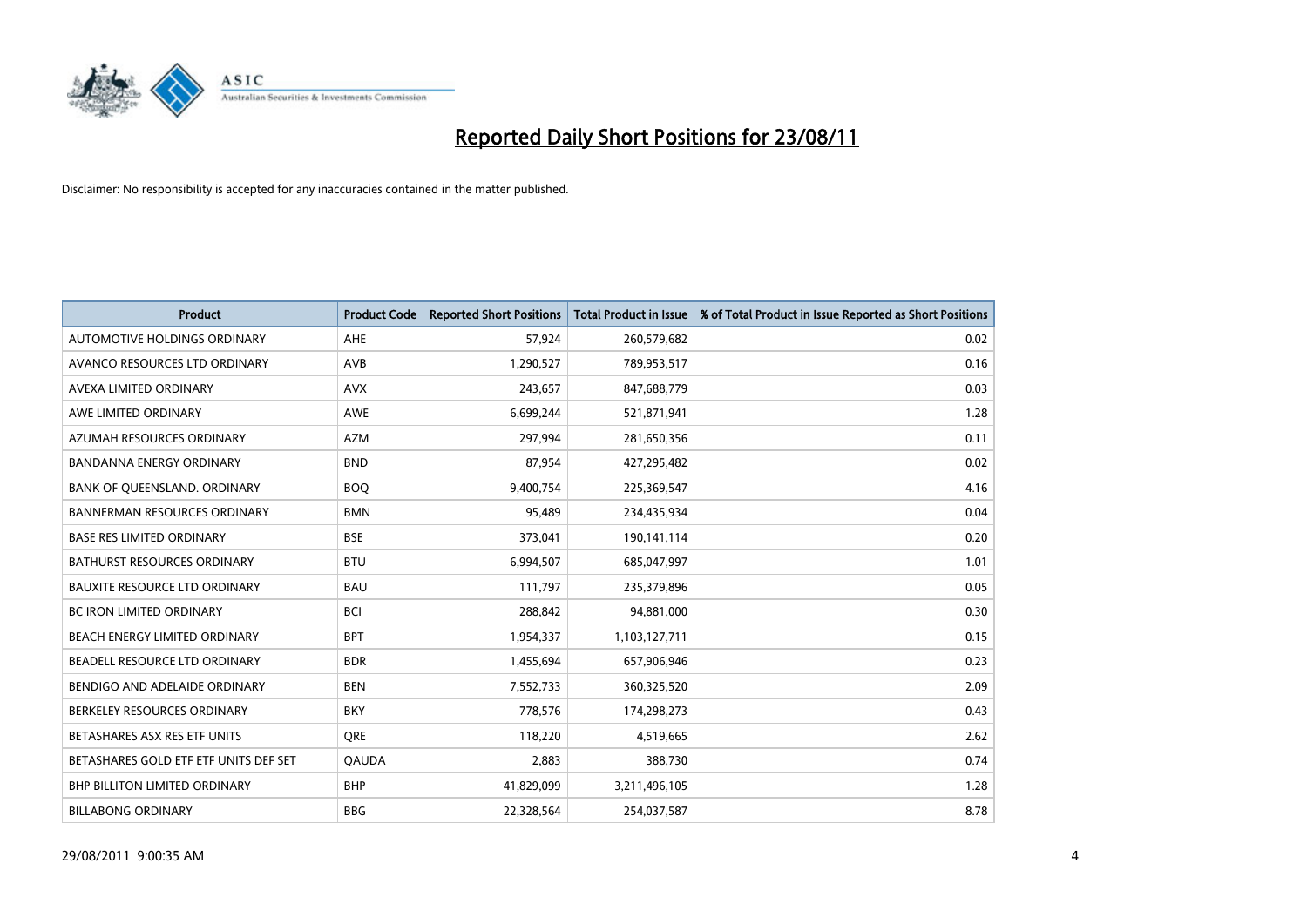

| <b>Product</b>                       | <b>Product Code</b> | <b>Reported Short Positions</b> | Total Product in Issue | % of Total Product in Issue Reported as Short Positions |
|--------------------------------------|---------------------|---------------------------------|------------------------|---------------------------------------------------------|
| <b>BIOTA HOLDINGS ORDINARY</b>       | <b>BTA</b>          | 2,081,978                       | 181,703,711            | 1.14                                                    |
| <b>BISALLOY STEEL ORDINARY</b>       | <b>BIS</b>          | 84,480                          | 216,455,965            | 0.04                                                    |
| BKI INVESTMENT LTD ORDINARY          | BKI                 | 508                             | 422,863,407            | 0.00                                                    |
| <b>BLACKTHORN RESOURCES ORDINARY</b> | <b>BTR</b>          | 35,848                          | 122,918,000            | 0.03                                                    |
| <b>BLUESCOPE STEEL LTD ORDINARY</b>  | <b>BSL</b>          | 56,020,757                      | 1,842,207,385          | 3.04                                                    |
| <b>BOART LONGYEAR ORDINARY</b>       | <b>BLY</b>          | 7,190,360                       | 461,163,412            | 1.55                                                    |
| <b>BOOM LOGISTICS ORDINARY</b>       | <b>BOL</b>          | 337,999                         | 465,011,147            | 0.07                                                    |
| <b>BORAL LIMITED, ORDINARY</b>       | <b>BLD</b>          | 39,919,356                      | 729,925,990            | 5.46                                                    |
| BOTSWANA METALS LTD ORDINARY         | <b>BML</b>          | 7,000                           | 143,717,013            | 0.00                                                    |
| <b>BOUGAINVILLE COPPER ORDINARY</b>  | <b>BOC</b>          | 1,421                           | 401,062,500            | 0.00                                                    |
| <b>BOW ENERGY LIMITED ORDINARY</b>   | <b>BOW</b>          | 3,380,177                       | 351,683,973            | 0.94                                                    |
| <b>BRADKEN LIMITED ORDINARY</b>      | <b>BKN</b>          | 1,261,412                       | 161,849,910            | 0.78                                                    |
| <b>BRAMBLES LIMITED ORDINARY</b>     | <b>BXB</b>          | 11,825,682                      | 1,479,410,767          | 0.76                                                    |
| <b>BREVILLE GROUP LTD ORDINARY</b>   | <b>BRG</b>          | 2,739                           | 129,995,322            | 0.00                                                    |
| <b>BRICKWORKS LIMITED ORDINARY</b>   | <b>BKW</b>          | 21,574                          | 147,567,333            | 0.01                                                    |
| <b>BROCKMAN RESOURCES ORDINARY</b>   | <b>BRM</b>          | 67,917                          | 144,803,151            | 0.05                                                    |
| BT INVESTMENT MNGMNT ORDINARY        | <b>BTT</b>          | 47                              | 160,000,000            | 0.00                                                    |
| <b>BURU ENERGY ORDINARY</b>          | <b>BRU</b>          | 4,233,251                       | 182,840,549            | 2.32                                                    |
| <b>BWP TRUST ORDINARY UNITS</b>      | <b>BWP</b>          | 1,023,370                       | 520,012,793            | 0.20                                                    |
| CABCHARGE AUSTRALIA ORDINARY         | CAB                 | 565,876                         | 120,437,014            | 0.45                                                    |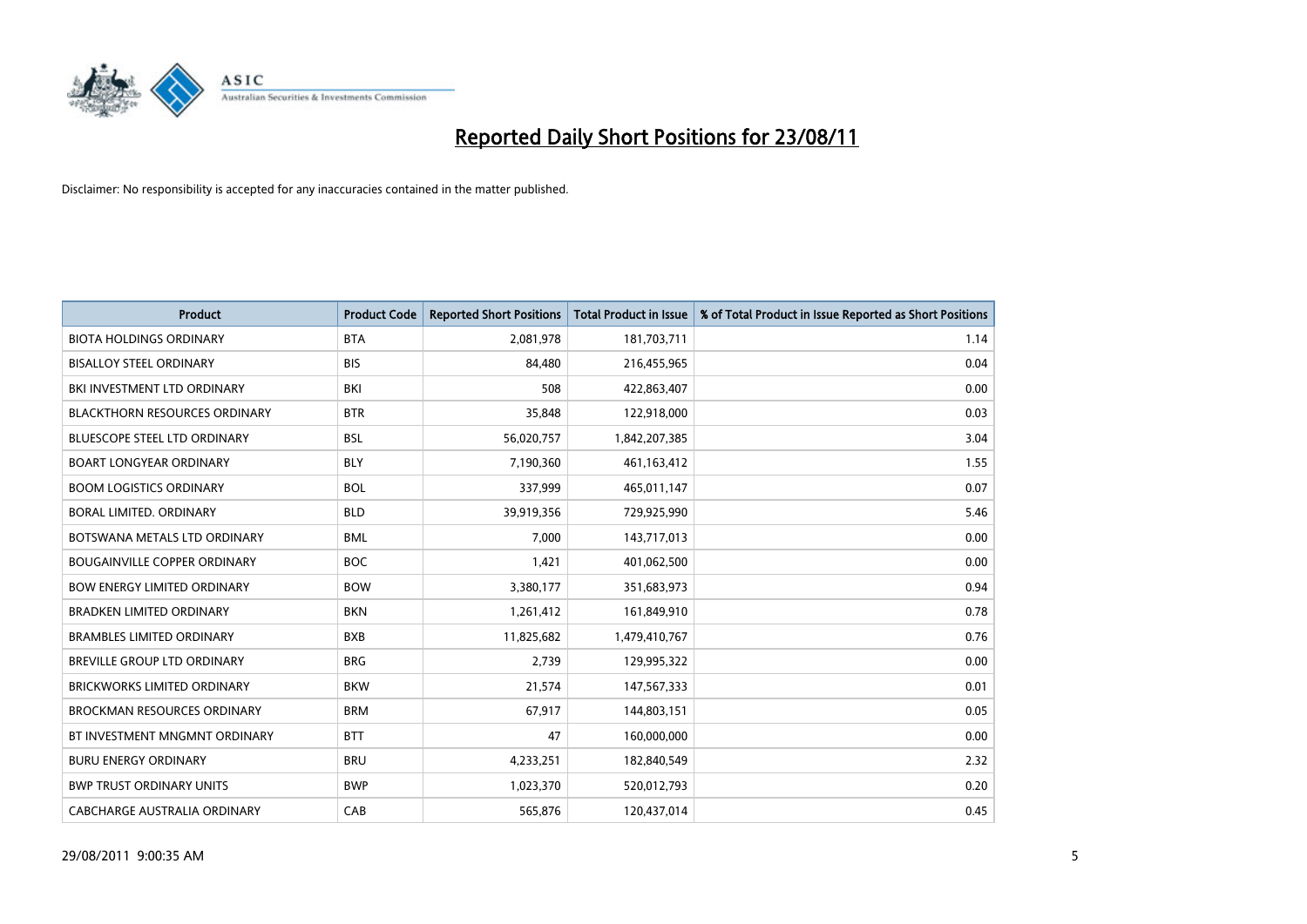

| <b>Product</b>                                | <b>Product Code</b> | <b>Reported Short Positions</b> | <b>Total Product in Issue</b> | % of Total Product in Issue Reported as Short Positions |
|-----------------------------------------------|---------------------|---------------------------------|-------------------------------|---------------------------------------------------------|
| CALTEX AUSTRALIA ORDINARY                     | <b>CTX</b>          | 6,287,725                       | 270,000,000                   | 2.31                                                    |
| CAMPBELL BROTHERS ORDINARY                    | <b>CPB</b>          | 151,961                         | 67,503,411                    | 0.23                                                    |
| CAPE LAMBERT RES LTD ORDINARY                 | <b>CFE</b>          | 1,180,088                       | 630,149,603                   | 0.19                                                    |
| CARABELLA RES LTD ORDINARY                    | <b>CLR</b>          | 177,877                         | 92,389,409                    | 0.19                                                    |
| <b>CARBON ENERGY ORDINARY</b>                 | <b>CNX</b>          | 1,926,796                       | 698,517,858                   | 0.26                                                    |
| <b>CARDNO LIMITED ORDINARY</b>                | CDD                 | 3,260                           | 109,780,032                   | 0.00                                                    |
| CARNARVON PETROLEUM ORDINARY                  | <b>CVN</b>          | 2,756,631                       | 690,320,634                   | 0.39                                                    |
| <b>CARNEGIE WAVE ENERGY ORDINARY</b>          | <b>CWE</b>          | 83,000                          | 899,087,627                   | 0.01                                                    |
| CARPATHIAN RESOURCES ORDINARY                 | <b>CPN</b>          | 75,000                          | 265,533,501                   | 0.03                                                    |
| CARPENTARIA EXP. LTD ORDINARY                 | CAP                 | 9,777                           | 98,741,301                    | 0.01                                                    |
| CARSALES.COM LTD ORDINARY                     | <b>CRZ</b>          | 14,141,892                      | 233,729,722                   | 6.02                                                    |
| CASH CONVERTERS DEFERRED SETTLEMENT           | <b>CCVDA</b>        | 102,016                         | 379,761,025                   | 0.03                                                    |
| <b>CASPIAN OIL &amp; GAS ORDINARY</b>         | <b>CIG</b>          | 50,000                          | 1,331,500,513                 | 0.00                                                    |
| CATALPA RESOURCES ORDINARY                    | CAH                 | 165,439                         | 178,214,799                   | 0.09                                                    |
| <b>CEC GROUP LIMITED ORDINARY</b>             | <b>CEG</b>          | 1,750                           | 79,662,662                    | 0.00                                                    |
| <b>CELLNET GROUP ORDINARY</b>                 | <b>CLT</b>          | 1,342                           | 61,286,754                    | 0.00                                                    |
| CENTRAL PETROLEUM ORDINARY                    | <b>CTP</b>          | 11,455                          | 982,298,842                   | 0.00                                                    |
| <b>CENTRO PROPERTIES UNITS/ORD STAPLED</b>    | <b>CNP</b>          | 6,692                           | 972,414,514                   | 0.00                                                    |
| <b>CENTRO RETAIL GROUP STAPLED SECURITIES</b> | <b>CER</b>          | 606,507                         | 2,286,399,424                 | 0.02                                                    |
| <b>CERAMIC FUEL CELLS ORDINARY</b>            | CFU                 | 1,749,037                       | 1,201,353,566                 | 0.14                                                    |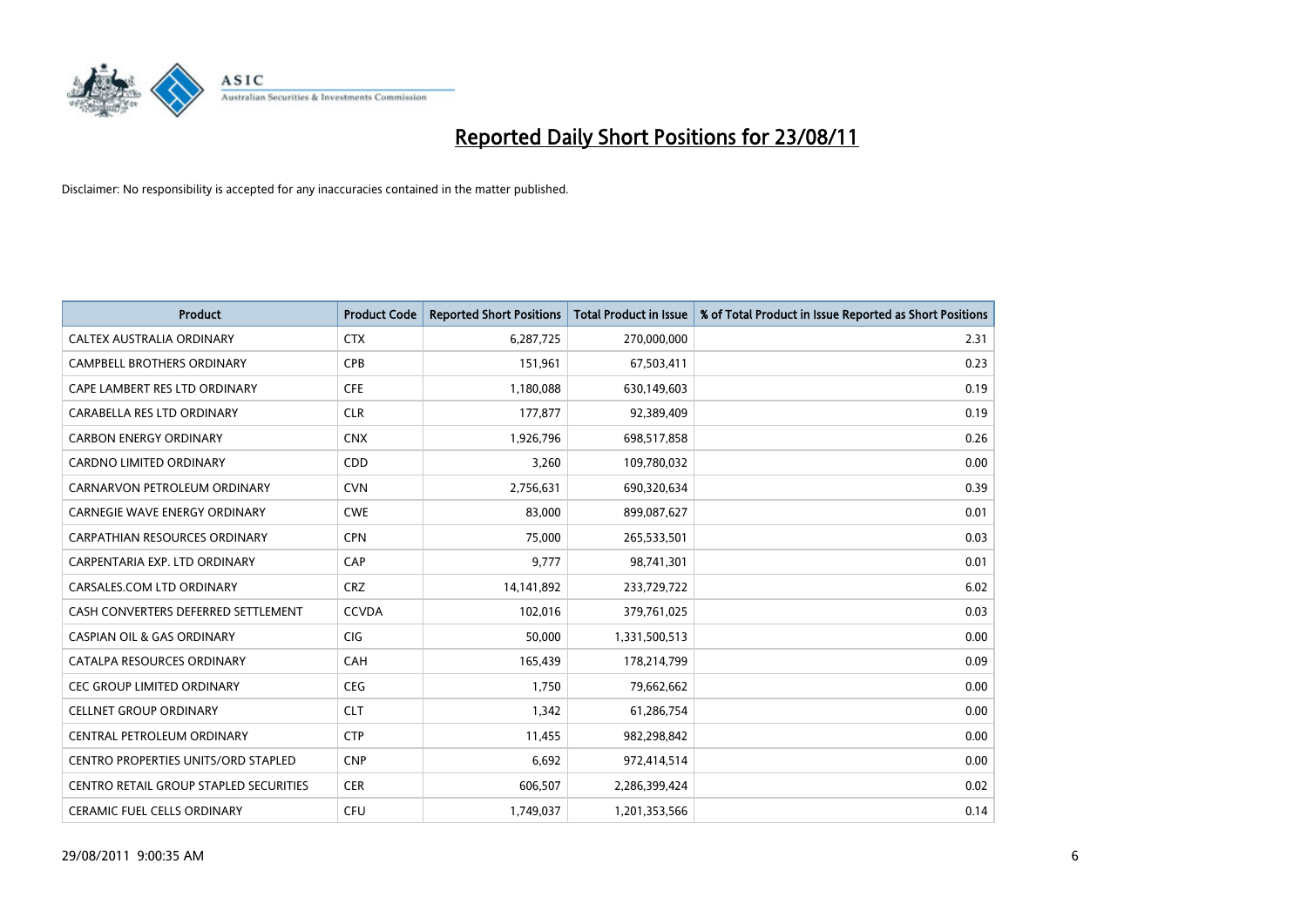

| <b>Product</b>                           | <b>Product Code</b> | <b>Reported Short Positions</b> | <b>Total Product in Issue</b> | % of Total Product in Issue Reported as Short Positions |
|------------------------------------------|---------------------|---------------------------------|-------------------------------|---------------------------------------------------------|
| <b>CERRO RESOURCES NL ORDINARY</b>       | CJO                 | 29,672                          | 748,268,606                   | 0.00                                                    |
| <b>CFS RETAIL PROPERTY UNITS</b>         | <b>CFX</b>          | 54,448,902                      | 2,839,591,911                 | 1.90                                                    |
| CGA MINING LIMITED ORDINARY              | <b>CGX</b>          | 238,600                         | 333,475,726                   | 0.07                                                    |
| CHALLENGER DIV.PRO. STAPLED UNITS        | <b>CDI</b>          | 119,565                         | 903,470,988                   | 0.01                                                    |
| <b>CHALLENGER INFRAST, STAPLED UNITS</b> | <b>CIF</b>          | 26,196                          | 316,223,785                   | 0.01                                                    |
| <b>CHALLENGER LIMITED ORDINARY</b>       | CGF                 | 6,863,368                       | 492,807,490                   | 1.39                                                    |
| CHANDLER MACLEOD LTD ORDINARY            | <b>CMG</b>          | 11,970                          | 466,466,720                   | 0.00                                                    |
| CHARTER HALL GROUP STAPLED US PROHIBIT.  | <b>CHC</b>          | 1,166,510                       | 308,040,283                   | 0.36                                                    |
| <b>CHARTER HALL OFFICE UNIT</b>          | CQO                 | 10,706,516                      | 493,319,730                   | 2.17                                                    |
| <b>CHARTER HALL RETAIL UNITS</b>         | <b>COR</b>          | 491,938                         | 302,162,079                   | 0.15                                                    |
| CITIGOLD CORP LTD ORDINARY               | <b>CTO</b>          | 2,059,217                       | 1,105,078,301                 | 0.18                                                    |
| <b>CLARIUS GRP LTD ORDINARY</b>          | <b>CND</b>          | 38,417                          | 88,161,315                    | 0.04                                                    |
| CLINUVEL PHARMACEUT, ORDINARY            | <b>CUV</b>          | 4.127                           | 30,381,706                    | 0.01                                                    |
| <b>CLOUGH LIMITED ORDINARY</b>           | <b>CLO</b>          | 123,156                         | 769,801,269                   | 0.01                                                    |
| <b>CO2 GROUP LIMITED ORDINARY</b>        | COZ                 | 400,000                         | 280,309,888                   | 0.14                                                    |
| <b>COAL &amp; ALLIED ORDINARY</b>        | <b>CNA</b>          | 2,679                           | 86,584,735                    | 0.00                                                    |
| COAL OF AFRICA LTD ORDINARY              | <b>CZA</b>          | 824,026                         | 531,139,661                   | 0.15                                                    |
| COALSPUR MINES LTD ORDINARY              | <b>CPL</b>          | 977,138                         | 579,768,744                   | 0.15                                                    |
| <b>COBAR CONSOLIDATED ORDINARY</b>       | CCU                 | 38,367                          | 175,313,488                   | 0.02                                                    |
| COCA-COLA AMATIL ORDINARY                | <b>CCL</b>          | 7,319,790                       | 758,281,096                   | 0.94                                                    |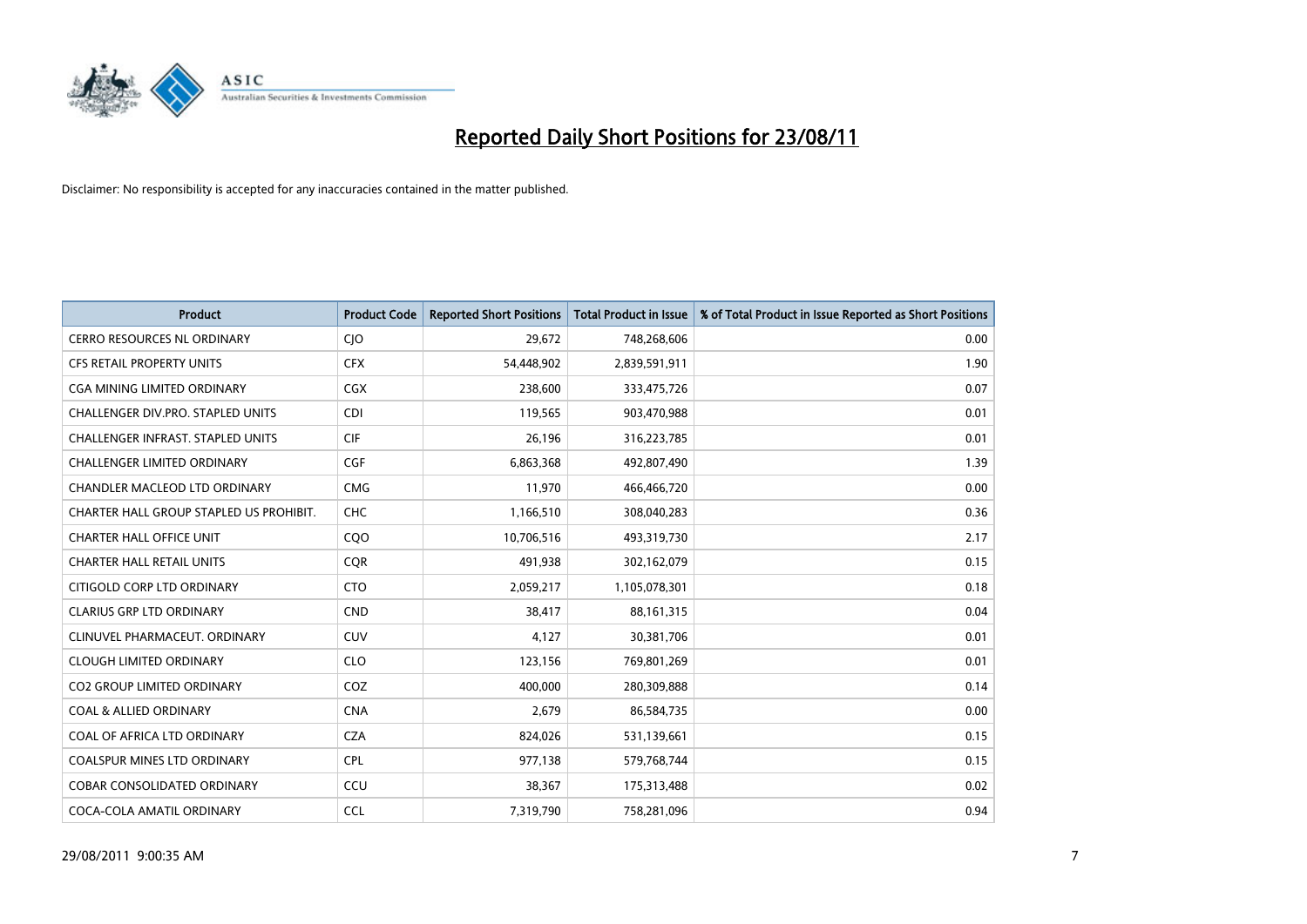

| <b>Product</b>                          | <b>Product Code</b> | <b>Reported Short Positions</b> | <b>Total Product in Issue</b> | % of Total Product in Issue Reported as Short Positions |
|-----------------------------------------|---------------------|---------------------------------|-------------------------------|---------------------------------------------------------|
| <b>COCHLEAR LIMITED ORDINARY</b>        | <b>COH</b>          | 1,904,678                       | 56,776,817                    | 3.35                                                    |
| COCKATOO COAL ORDINARY                  | <b>COK</b>          | 4,620,069                       | 1,016,196,908                 | 0.44                                                    |
| <b>CODAN LIMITED ORDINARY</b>           | <b>CDA</b>          | 800                             | 164,145,980                   | 0.00                                                    |
| <b>COKAL LTD ORDINARY</b>               | <b>CKA</b>          | 671,114                         | 130,055,735                   | 0.51                                                    |
| COMMONWEALTH BANK, ORDINARY             | <b>CBA</b>          | 31,496,760                      | 1,558,687,244                 | 1.96                                                    |
| <b>COMMONWEALTH PROP ORDINARY UNITS</b> | <b>CPA</b>          | 25,470,372                      | 2,449,599,711                 | 1.04                                                    |
| <b>COMPASS RESOURCES ORDINARY</b>       | <b>CMR</b>          | 160,952                         | 147,402,920                   | 0.11                                                    |
| <b>COMPUTERSHARE LTD ORDINARY</b>       | <b>CPU</b>          | 4,197,134                       | 555,664,059                   | 0.74                                                    |
| CONNECTEAST GROUP STAPLED               | <b>CEU</b>          | 9,073,558                       | 3,940,145,951                 | 0.22                                                    |
| CONQUEST MINING ORDINARY                | CQT                 | 1,604,049                       | 583,241,478                   | 0.26                                                    |
| CONSOLIDATED MEDIA, ORDINARY            | <b>CMI</b>          | 3,271,888                       | 561,834,996                   | 0.58                                                    |
| CONTANGO MICROCAP ORDINARY              | <b>CTN</b>          | 7,500                           | 146,423,793                   | 0.01                                                    |
| CONTINENTAL COAL LTD ORDINARY           | CCC                 | 733,008                         | 2,415,170,317                 | 0.03                                                    |
| <b>COOPER ENERGY LTD ORDINARY</b>       | <b>COE</b>          | 246,615                         | 292,576,001                   | 0.08                                                    |
| <b>COPPER STRIKE LTD ORDINARY</b>       | <b>CSE</b>          | 714                             | 129,455,571                   | 0.00                                                    |
| <b>CORDLIFE LIMITED ORDINARY</b>        | CBB                 |                                 | 150,887,354                   | 0.00                                                    |
| <b>COUNT FINANCIAL ORDINARY</b>         | COU                 | 25                              | 262,247,830                   | 0.00                                                    |
| <b>CREDIT CORP GROUP ORDINARY</b>       | <b>CCP</b>          | 405                             | 45,210,752                    | 0.00                                                    |
| <b>CROMWELL PROP STAPLED SECURITIES</b> | <b>CMW</b>          | 147,550                         | 964,737,315                   | 0.02                                                    |
| <b>CROWN LIMITED ORDINARY</b>           | <b>CWN</b>          | 1,079,783                       | 754,131,800                   | 0.13                                                    |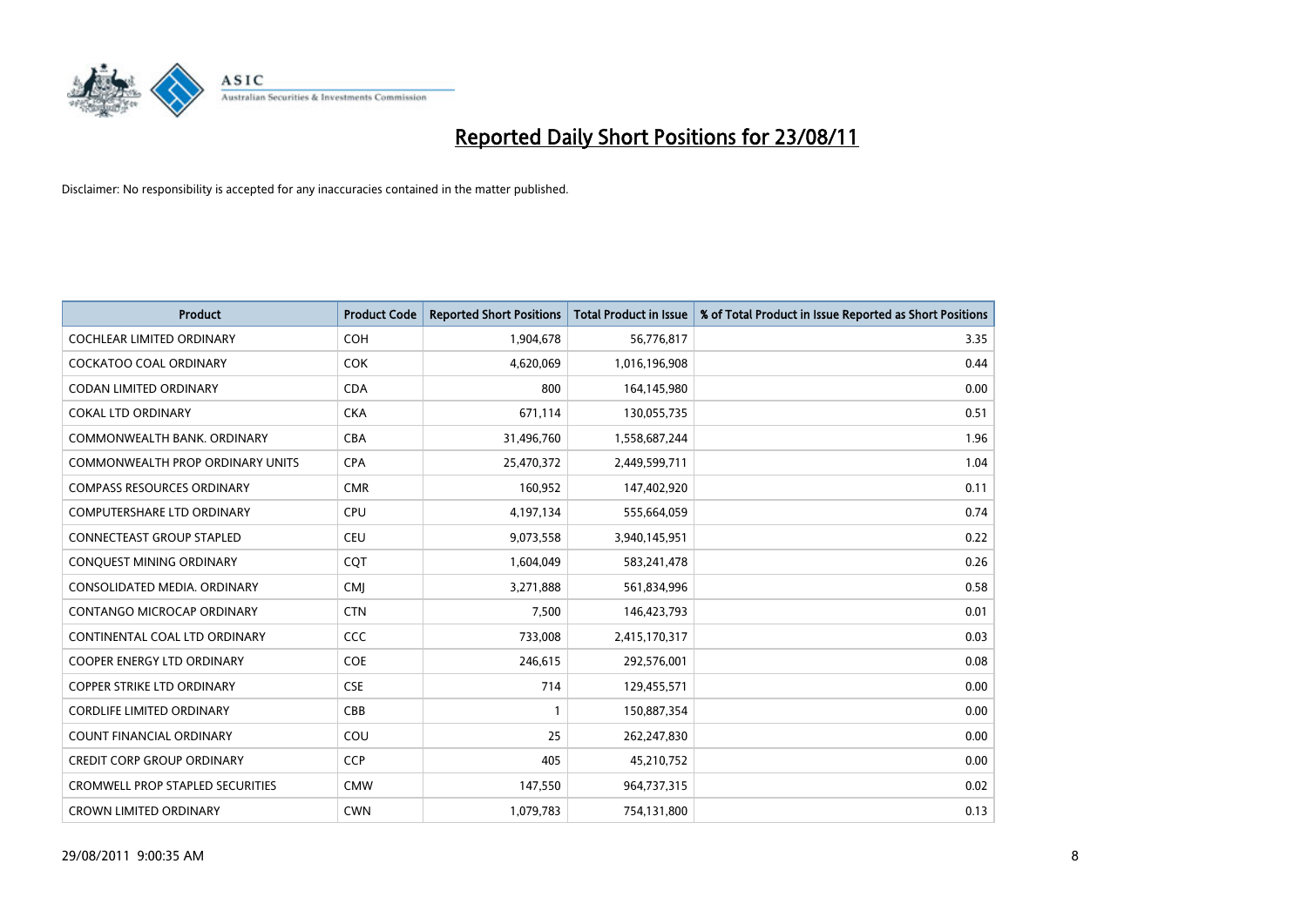

| <b>Product</b>                       | <b>Product Code</b> | <b>Reported Short Positions</b> | <b>Total Product in Issue</b> | % of Total Product in Issue Reported as Short Positions |
|--------------------------------------|---------------------|---------------------------------|-------------------------------|---------------------------------------------------------|
| <b>CSG LIMITED ORDINARY</b>          | CSV                 | 956,750                         | 282,567,499                   | 0.34                                                    |
| <b>CSL LIMITED ORDINARY</b>          | <b>CSL</b>          | 7,286,740                       | 527,960,909                   | 1.35                                                    |
| <b>CSR LIMITED ORDINARY</b>          | <b>CSR</b>          | 12,182,717                      | 506,000,315                   | 2.40                                                    |
| <b>CUDECO LIMITED ORDINARY</b>       | <b>CDU</b>          | 1,891,917                       | 142,654,900                   | 1.31                                                    |
| <b>CUSTOMERS LIMITED ORDINARY</b>    | <b>CUS</b>          | 157,165                         | 134,869,357                   | 0.11                                                    |
| DART ENERGY LTD ORDINARY             | <b>DTE</b>          | 6,670,735                       | 720,875,002                   | 0.91                                                    |
| DAVID JONES LIMITED ORDINARY         | <b>DIS</b>          | 36,872,769                      | 520,751,395                   | 7.07                                                    |
| <b>DECMIL GROUP LIMITED ORDINARY</b> | <b>DCG</b>          | 130,534                         | 124,254,568                   | 0.10                                                    |
| DEEP YELLOW LIMITED ORDINARY         | <b>DYL</b>          | 92,903                          | 1,127,899,958                 | 0.01                                                    |
| DEVINE LIMITED ORDINARY              | <b>DVN</b>          | 1,000                           | 634,918,223                   | 0.00                                                    |
| DEXUS PROPERTY GROUP STAPLED UNITS   | <b>DXS</b>          | 11,510,880                      | 4,839,024,176                 | 0.23                                                    |
| DISCOVERY METALS LTD ORDINARY        | <b>DML</b>          | 5,365,400                       | 437,114,481                   | 1.22                                                    |
| DOMINO PIZZA ENTERPR ORDINARY        | <b>DMP</b>          | 327,249                         | 68,407,674                    | 0.47                                                    |
| DOWNER EDI LIMITED ORDINARY          | <b>DOW</b>          | 6,235,000                       | 429,100,296                   | 1.43                                                    |
| DUET GROUP STAPLED US PROHIBIT.      | <b>DUE</b>          | 4,852,618                       | 1,025,999,012                 | 0.48                                                    |
| DULUXGROUP LIMITED ORDINARY          | <b>DLX</b>          | 9,818,862                       | 367,456,259                   | 2.64                                                    |
| <b>EASTERN STAR GAS ORDINARY</b>     | ESG                 | 21,858,438                      | 992,317,041                   | 2.21                                                    |
| ECHO ENTERTAINMENT ORDINARY          | <b>EGP</b>          | 876,761                         | 688,019,737                   | 0.12                                                    |
| <b>ELDERS LIMITED ORDINARY</b>       | <b>ELD</b>          | 18,170,896                      | 448,598,480                   | 4.04                                                    |
| ELDORADO GOLD CORP CDI 1:1           | EAU                 | 16,171                          | 11,658,431                    | 0.14                                                    |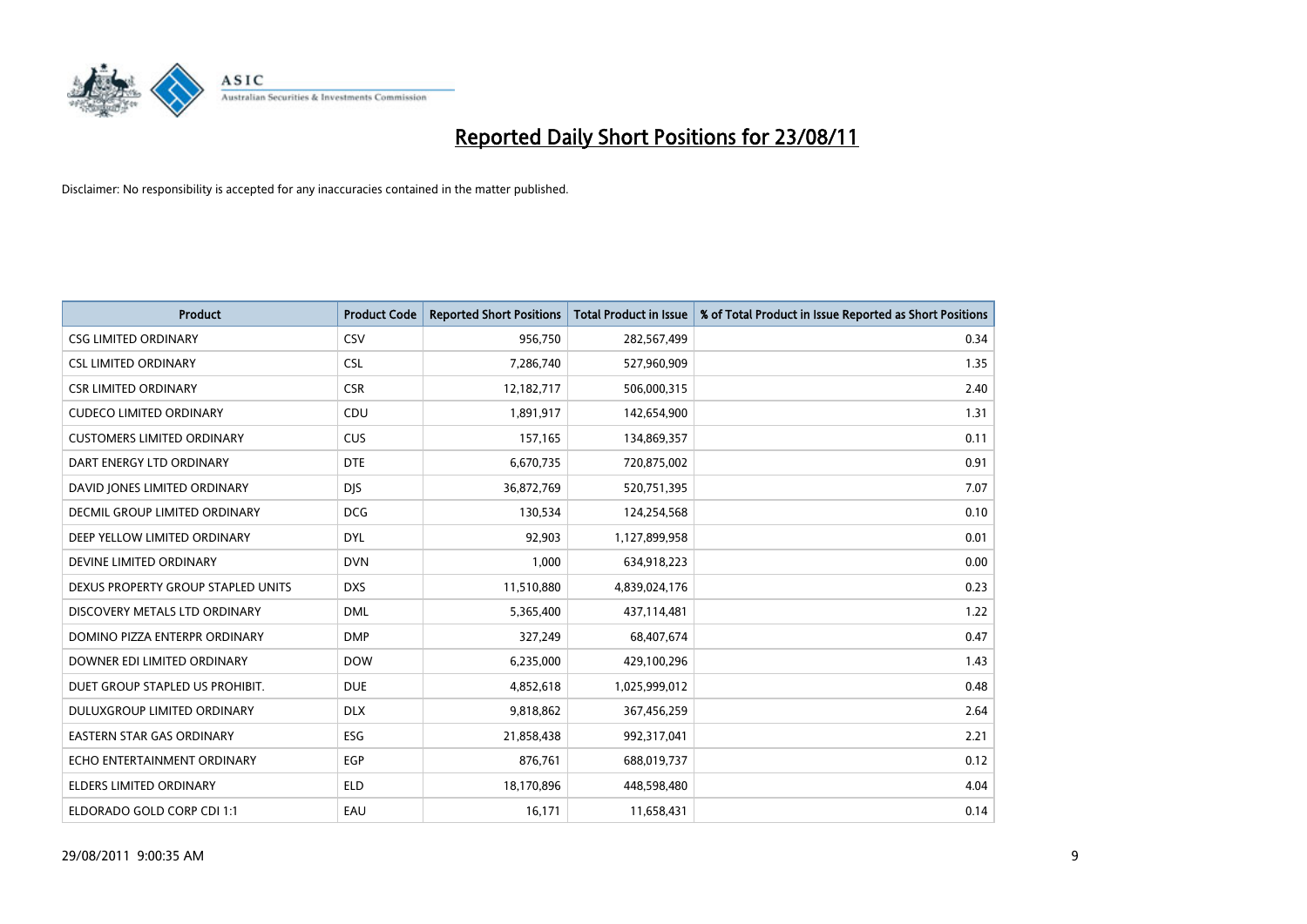

| <b>Product</b>                        | <b>Product Code</b> | <b>Reported Short Positions</b> | <b>Total Product in Issue</b> | % of Total Product in Issue Reported as Short Positions |
|---------------------------------------|---------------------|---------------------------------|-------------------------------|---------------------------------------------------------|
| ELEMENTAL MINERALS ORDINARY           | <b>ELM</b>          | 123,322                         | 173,385,608                   | 0.07                                                    |
| ELEMENTOS LIMITED ORDINARY            | <b>ELT</b>          | 8                               | 77,068,979                    | 0.00                                                    |
| ELIXIR PETROLEUM LTD ORDINARY         | <b>EXR</b>          | 324,400                         | 188,988,472                   | 0.17                                                    |
| <b>EMECO HOLDINGS ORDINARY</b>        | <b>EHL</b>          | 1,217,752                       | 631,237,586                   | 0.19                                                    |
| <b>ENERGY RESOURCES ORDINARY 'A'</b>  | <b>ERA</b>          | 4,320,031                       | 190,737,934                   | 2.26                                                    |
| <b>ENERGY WORLD CORPOR, ORDINARY</b>  | <b>EWC</b>          | 9,449,519                       | 1,734,166,672                 | 0.54                                                    |
| <b>ENTEK ENERGY LTD ORDINARY</b>      | ETE                 | 489,903                         | 510,657,387                   | 0.10                                                    |
| <b>ENTELLECT LIMITED ORDINARY</b>     | <b>ESN</b>          | 464,050                         | 985,337,932                   | 0.05                                                    |
| <b>ENVESTRA LIMITED ORDINARY</b>      | <b>ENV</b>          | 2,964,435                       | 1,468,560,201                 | 0.19                                                    |
| EOUATORIAL RES LTD ORDINARY           | EQX                 | 23,168                          | 101,667,922                   | 0.02                                                    |
| ETFS METALS. ETFS GOLD                | GOLD                | 110                             | 4,290,119                     | 0.00                                                    |
| <b>EXTRACT RESOURCES ORDINARY</b>     | <b>EXT</b>          | 661,693                         | 251,159,163                   | 0.24                                                    |
| FAIRFAX MEDIA LTD ORDINARY            | <b>FXI</b>          | 295,318,571                     | 2,351,955,725                 | 12.55                                                   |
| <b>FANTASTIC HOLDINGS ORDINARY</b>    | <b>FAN</b>          | 1,223                           | 102,739,538                   | 0.00                                                    |
| <b>FAR LTD ORDINARY</b>               | <b>FAR</b>          | 21,254,132                      | 1,245,401,164                 | 1.71                                                    |
| FERRAUS LIMITED ORDINARY              | <b>FRS</b>          | 370                             | 249,598,565                   | 0.00                                                    |
| FISHER & PAYKEL APP. ORDINARY         | <b>FPA</b>          | 18,298                          | 724,235,162                   | 0.00                                                    |
| FKP PROPERTY GROUP STAPLED SECURITIES | <b>FKP</b>          | 27,345,362                      | 1,185,077,223                 | 2.30                                                    |
| FLEETWOOD CORP ORDINARY               | <b>FWD</b>          | 316,943                         | 57,847,937                    | 0.55                                                    |
| FLETCHER BUILDING ORDINARY            | <b>FBU</b>          | 3,600,663                       | 678,573,570                   | 0.52                                                    |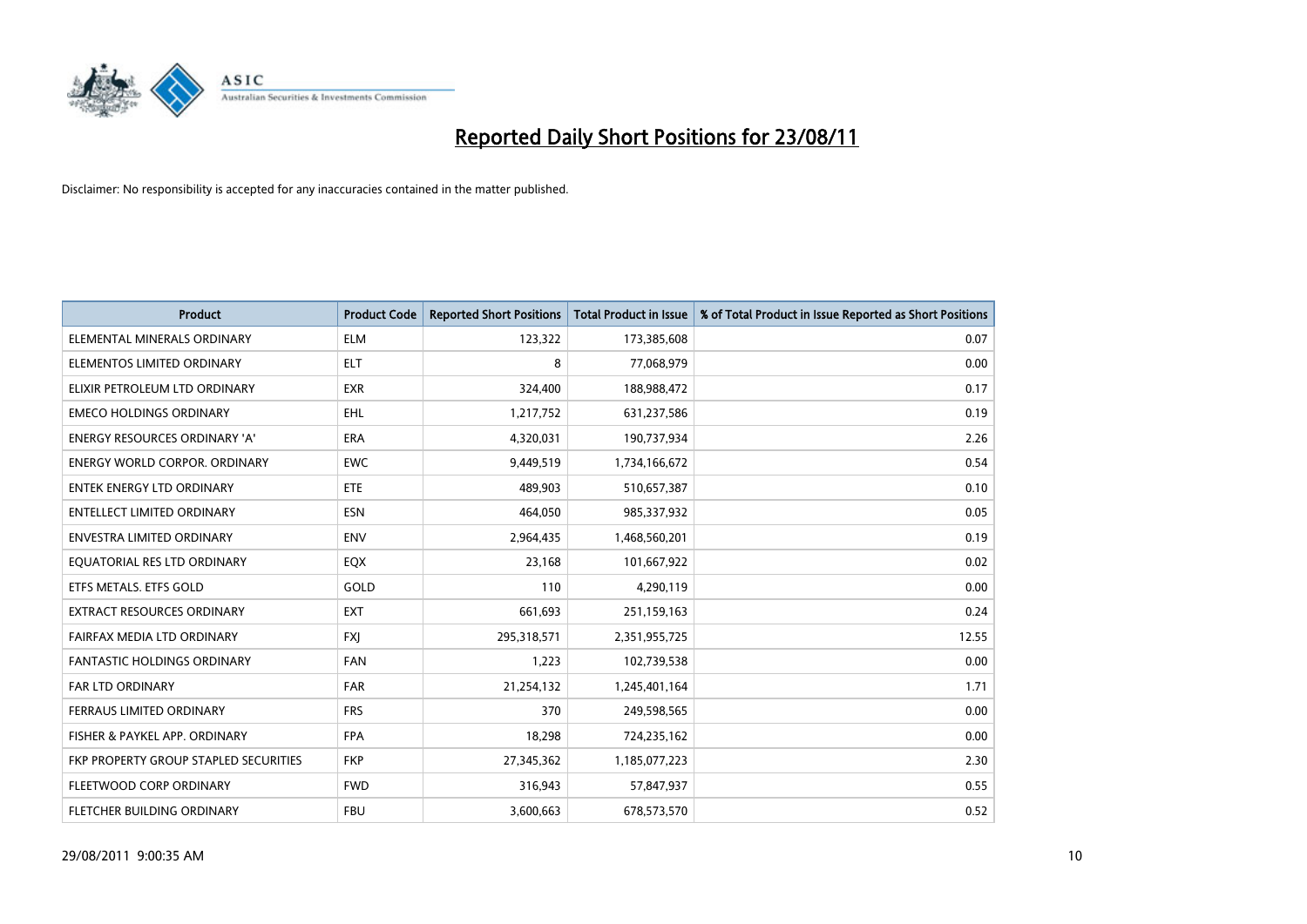

| <b>Product</b>                            | <b>Product Code</b> | <b>Reported Short Positions</b> | <b>Total Product in Issue</b> | % of Total Product in Issue Reported as Short Positions |
|-------------------------------------------|---------------------|---------------------------------|-------------------------------|---------------------------------------------------------|
| FLEXIGROUP LIMITED ORDINARY               | <b>FXL</b>          | 30,080                          | 276,292,173                   | 0.01                                                    |
| FLIGHT CENTRE ORDINARY                    | <b>FLT</b>          | 5,096,719                       | 99,959,845                    | 5.09                                                    |
| FLINDERS MINES LTD ORDINARY               | <b>FMS</b>          | 21,407,980                      | 1,820,839,571                 | 1.16                                                    |
| <b>FORGE GROUP LIMITED ORDINARY</b>       | <b>FGE</b>          | 120,117                         | 82,924,014                    | 0.14                                                    |
| FORTE ENERGY NL ORDINARY                  | <b>FTE</b>          | 2,658,986                       | 695,589,311                   | 0.38                                                    |
| FORTESCUE METALS GRP ORDINARY             | <b>FMG</b>          | 38,694,347                      | 3,113,348,659                 | 1.20                                                    |
| <b>FOSTER'S GROUP ORDINARY</b>            | FGL                 | 13,792,622                      | 1,940,894,542                 | 0.70                                                    |
| FTD CORPORATION ORDINARY                  | <b>FTD</b>          | 8,088                           | 36,474,593                    | 0.02                                                    |
| <b>FUNTASTIC LIMITED ORDINARY</b>         | <b>FUN</b>          | 322,528                         | 340,997,682                   | 0.09                                                    |
| <b>G.U.D. HOLDINGS ORDINARY</b>           | <b>GUD</b>          | 192,299                         | 69,089,611                    | 0.26                                                    |
| <b>GALAXY RESOURCES ORDINARY</b>          | GXY                 | 1,960,863                       | 323,327,000                   | 0.60                                                    |
| <b>GEODYNAMICS LIMITED ORDINARY</b>       | GDY                 | 81,066                          | 337,084,174                   | 0.02                                                    |
| <b>GINDALBIE METALS LTD ORDINARY</b>      | <b>GBG</b>          | 17,755,639                      | 1,135,565,349                 | 1.54                                                    |
| <b>GLOBAL MINING ORDINARY</b>             | <b>GMI</b>          | 8,951                           | 191,820,968                   | 0.00                                                    |
| <b>GLOUCESTER COAL ORDINARY</b>           | GCL                 | 780,623                         | 202,905,967                   | 0.38                                                    |
| <b>GME RESOURCES LTD ORDINARY</b>         | <b>GME</b>          | 800                             | 322,635,902                   | 0.00                                                    |
| <b>GOLD ROAD RES LTD ORDINARY</b>         | GOR                 | 110,422                         | 317,087,535                   | 0.03                                                    |
| <b>GOLDEN WEST RESOURCE ORDINARY</b>      | <b>GWR</b>          | 1,617                           | 192,082,567                   | 0.00                                                    |
| GOODMAN FIELDER. ORDINARY                 | <b>GFF</b>          | 25,372,902                      | 1,380,386,438                 | 1.82                                                    |
| <b>GOODMAN GROUP STAPLED US PROHIBIT.</b> | <b>GMG</b>          | 29,454,860                      | 7,394,607,411                 | 0.39                                                    |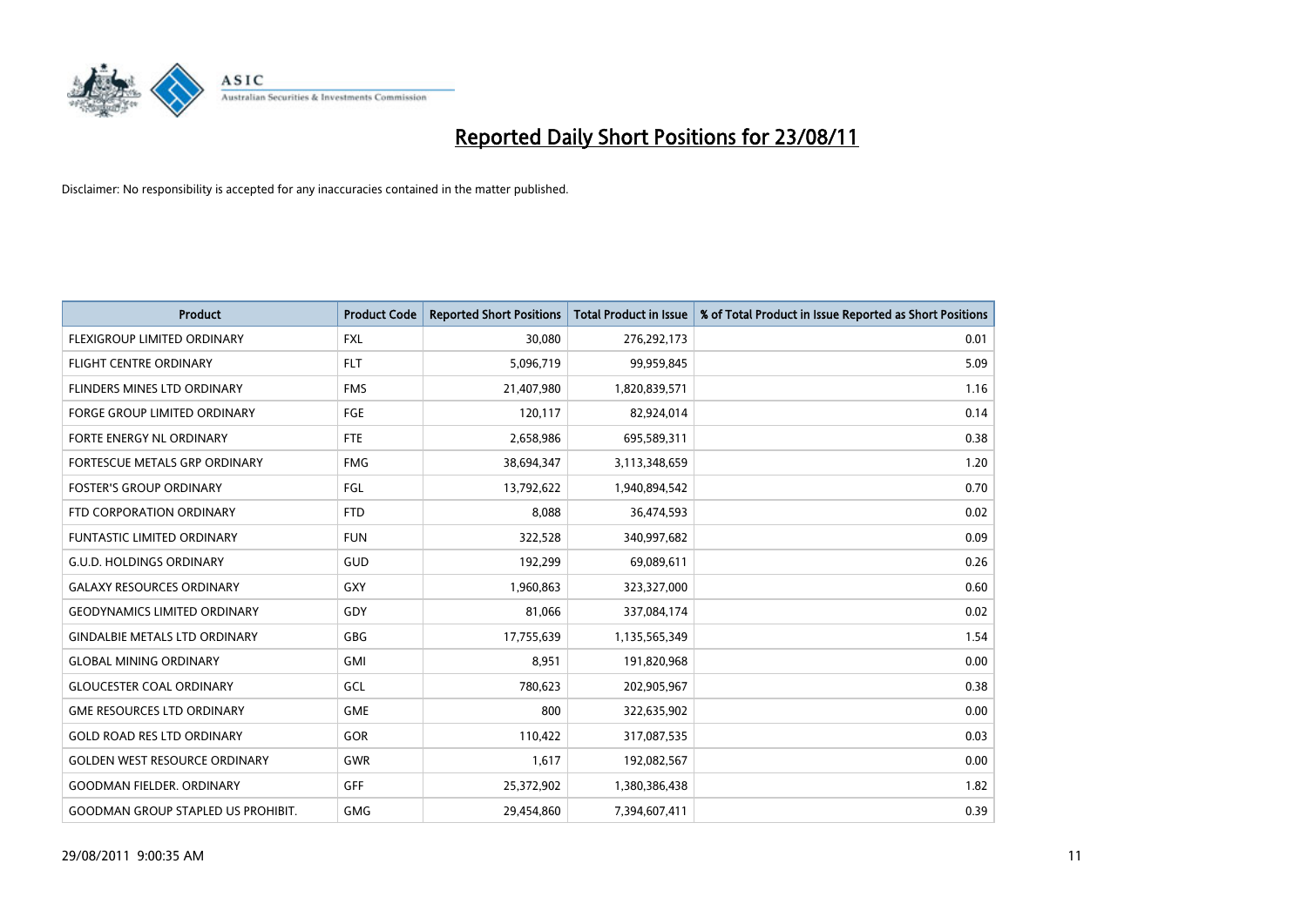

| <b>Product</b>                            | <b>Product Code</b> | <b>Reported Short Positions</b> | <b>Total Product in Issue</b> | % of Total Product in Issue Reported as Short Positions |
|-------------------------------------------|---------------------|---------------------------------|-------------------------------|---------------------------------------------------------|
| <b>GPT GROUP STAPLED SEC.</b>             | <b>GPT</b>          | 15,356,618                      | 1,849,089,943                 | 0.82                                                    |
| <b>GRAINCORP LIMITED A CLASS ORDINARY</b> | <b>GNC</b>          | 1,085,968                       | 198,318,900                   | 0.53                                                    |
| <b>GRANGE RESOURCES, ORDINARY</b>         | <b>GRR</b>          | 65,150                          | 1,153,181,487                 | 0.00                                                    |
| <b>GREENCAP LIMITED ORDINARY</b>          | GCG                 |                                 | 262,515,385                   | 0.00                                                    |
| <b>GREENLAND MIN EN LTD ORDINARY</b>      | GGG                 | 2,476,331                       | 410,407,582                   | 0.59                                                    |
| <b>GRYPHON MINERALS LTD ORDINARY</b>      | GRY                 | 2,242,338                       | 299,922,058                   | 0.73                                                    |
| <b>GUILDFORD COAL LTD ORDINARY</b>        | <b>GUF</b>          | 1,873,988                       | 217,469,617                   | 0.86                                                    |
| <b>GUINNESS PEAT GROUP. CDI 1:1</b>       | <b>GPG</b>          | 1,190,994                       | 266,222,148                   | 0.45                                                    |
| <b>GUNNS LIMITED ORDINARY</b>             | <b>GNS</b>          | 43,859,313                      | 848,401,559                   | 5.16                                                    |
| <b>GWA GROUP LTD ORDINARY</b>             | <b>GWA</b>          | 6,063,802                       | 301,525,014                   | 2.02                                                    |
| <b>HARVEY NORMAN ORDINARY</b>             | <b>HVN</b>          | 47,594,789                      | 1,062,316,784                 | 4.47                                                    |
| HASTIE GROUP LIMITED ORDINARY             | <b>HST</b>          | 2,164,222                       | 1,367,511,426                 | 0.15                                                    |
| HASTINGS DIVERSIFIED STAPLED SECURITY     | <b>HDF</b>          | 3,193,382                       | 530,001,072                   | 0.58                                                    |
| <b>HEARTWARE INT INC CDI 35:1</b>         | <b>HIN</b>          | 272.008                         | 48,598,550                    | 0.56                                                    |
| <b>HENDERSON GROUP CDI 1:1</b>            | <b>HGG</b>          | 5,061,945                       | 628,839,582                   | 0.80                                                    |
| HFA HOLDINGS LIMITED ORDINARY             | <b>HFA</b>          | 447,023                         | 117,332,831                   | 0.37                                                    |
| <b>HIGHLANDS PACIFIC ORDINARY</b>         | <b>HIG</b>          | 2,415,464                       | 686,082,148                   | 0.35                                                    |
| HILLGROVE RES LTD ORDINARY                | <b>HGO</b>          | 1,724,652                       | 793,698,575                   | 0.22                                                    |
| HILLS HOLDINGS LTD ORDINARY               | <b>HIL</b>          | 3,406,418                       | 249,139,016                   | 1.36                                                    |
| HORIZON OIL LIMITED ORDINARY              | <b>HZN</b>          | 10.269.874                      | 1,130,811,515                 | 0.91                                                    |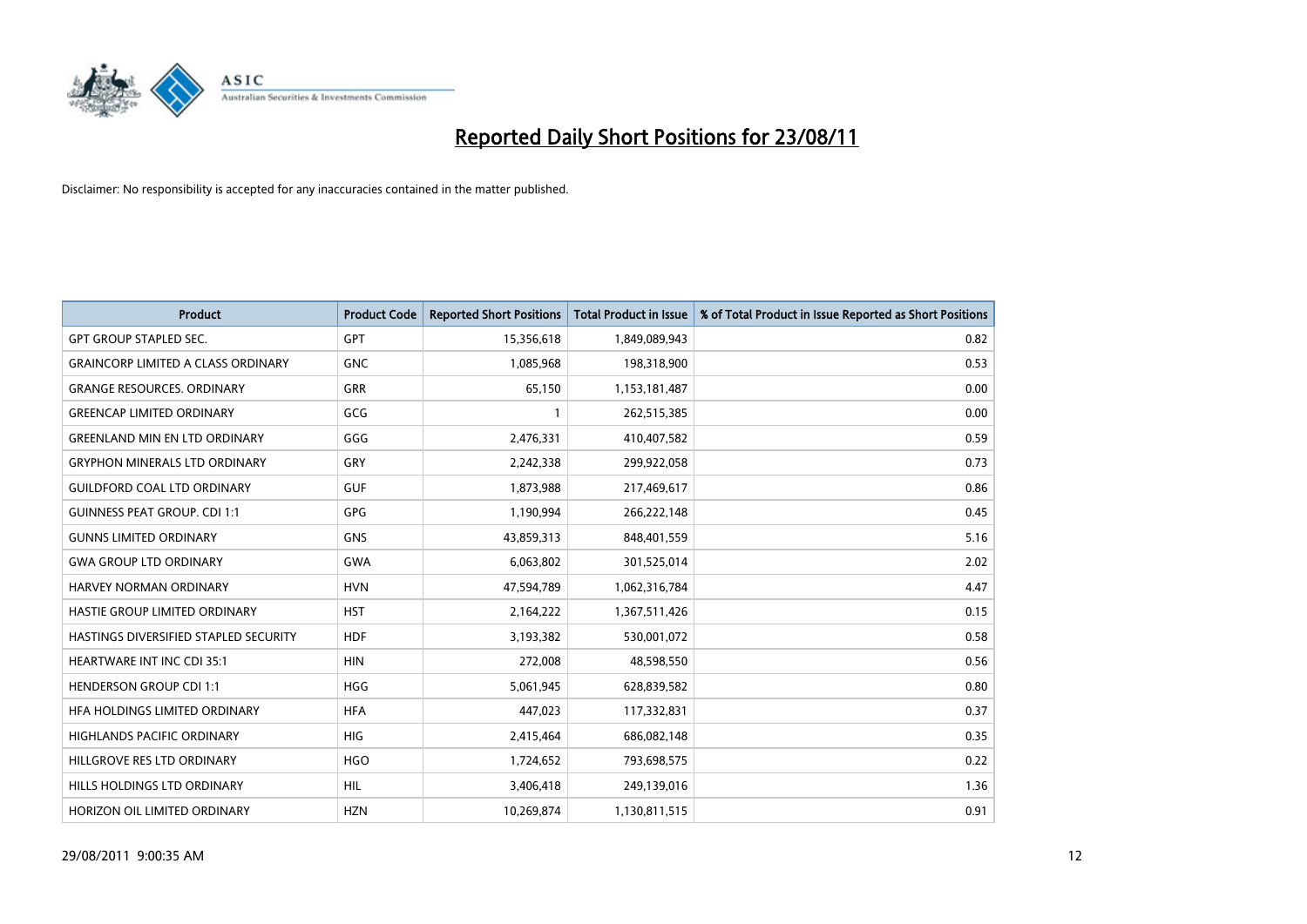

| <b>Product</b>                                | <b>Product Code</b> | <b>Reported Short Positions</b> | Total Product in Issue | % of Total Product in Issue Reported as Short Positions |
|-----------------------------------------------|---------------------|---------------------------------|------------------------|---------------------------------------------------------|
| HUNNU COAL LIMITED ORDINARY                   | <b>HUN</b>          | 77,227                          | 216,565,002            | 0.04                                                    |
| <b>ICON ENERGY LIMITED ORDINARY</b>           | <b>ICN</b>          | 71,010                          | 469,301,394            | 0.01                                                    |
| <b>IINET LIMITED ORDINARY</b>                 | <b>IIN</b>          | 1,394,109                       | 152,169,119            | 0.92                                                    |
| ILUKA RESOURCES ORDINARY                      | <b>ILU</b>          | 3,206,931                       | 418,700,517            | 0.77                                                    |
| <b>IMDEX LIMITED ORDINARY</b>                 | <b>IMD</b>          | 61,838                          | 203,405,935            | 0.02                                                    |
| IMF (AUSTRALIA) LTD ORDINARY                  | <b>IMF</b>          | 329,821                         | 123,828,193            | 0.26                                                    |
| <b>IMX RESOURCES LTD ORDINARY</b>             | <b>IXR</b>          | 20,000                          | 262,612,803            | 0.01                                                    |
| <b>INCITEC PIVOT ORDINARY</b>                 | IPL                 | 2,904,615                       | 1,628,730,107          | 0.16                                                    |
| <b>INDAGO RESOURCES LTD ORDINARY</b>          | <b>IDG</b>          | 8,179                           | 4,490,436              | 0.18                                                    |
| <b>INDEPENDENCE GROUP ORDINARY</b>            | <b>IGO</b>          | 1,204,809                       | 202,907,135            | 0.58                                                    |
| INDOPHIL RESOURCES ORDINARY                   | <b>IRN</b>          | 1,261,040                       | 995,437,860            | 0.14                                                    |
| <b>INDUSTREA LIMITED ORDINARY</b>             | IDL                 | 1,580,167                       | 364,733,566            | 0.43                                                    |
| <b>INFIGEN ENERGY STAPLED SECURITIES</b>      | <b>IFN</b>          | 7,078,006                       | 762,265,972            | 0.94                                                    |
| ING RE COM GROUP STAPLED SECURITIES           | <b>ILF</b>          | 9,075                           | 441,029,194            | 0.00                                                    |
| <b>INSURANCE AUSTRALIA ORDINARY</b>           | <b>IAG</b>          | 9,646,904                       | 2,079,034,021          | 0.46                                                    |
| INT GOLDFIELDS LTD ORDINARY                   | <b>IGS</b>          | 10,542,682                      | 571,520,386            | 1.84                                                    |
| INTEGRA MINING LTD. ORDINARY                  | <b>IGR</b>          | 7,496,053                       | 843,493,881            | 0.89                                                    |
| <b>INTREPID MINES ORDINARY</b>                | <b>IAU</b>          | 2,174,621                       | 522,312,291            | 0.39                                                    |
| <b>INVESTA OFFICE FUND STAPLED SECURITIES</b> | <b>IOF</b>          | 7,600,644                       | 2,729,071,212          | 0.26                                                    |
| <b>INVOCARE LIMITED ORDINARY</b>              | <b>IVC</b>          | 964,630                         | 107,912,897            | 0.89                                                    |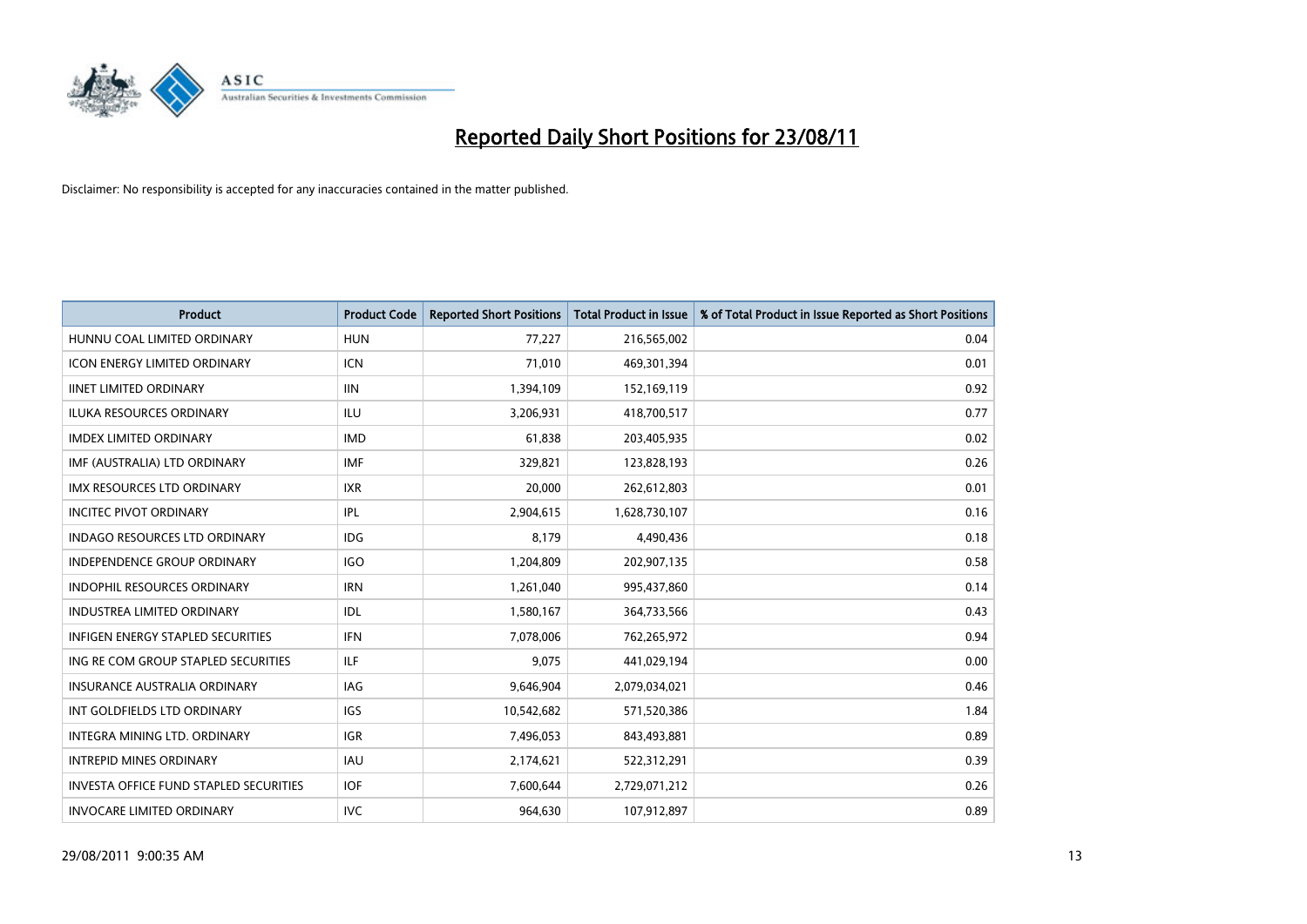

| <b>Product</b>                                  | <b>Product Code</b> | <b>Reported Short Positions</b> | Total Product in Issue | % of Total Product in Issue Reported as Short Positions |
|-------------------------------------------------|---------------------|---------------------------------|------------------------|---------------------------------------------------------|
| <b>ION LIMITED ORDINARY</b>                     | <b>ION</b>          | 164,453                         | 256,365,105            | 0.06                                                    |
| <b>IOOF HOLDINGS LTD ORDINARY</b>               | IFL                 | 1,216,752                       | 229,794,395            | 0.50                                                    |
| <b>IRESS MARKET TECH. ORDINARY</b>              | <b>IRE</b>          | 1,844,178                       | 126,920,010            | 1.45                                                    |
| <b>IRON ORE HOLDINGS ORDINARY</b>               | <b>IOH</b>          | 20,025                          | 166,087,005            | 0.01                                                    |
| ISHARES MSCI AUS 200 ISHARES MSCI AUS 200       | IOZ                 | 74,930                          | 2,400,836              | 3.12                                                    |
| ISHARES MSCI EM MKTS CDI 1:1                    | IEM                 | 18,083                          | 425,700,000            | 0.00                                                    |
| ISHARES S&P 500 CDI 1:1                         | <b>IVV</b>          | 12,715                          | 116,350,000            | 0.01                                                    |
| ISHARES S&P HIGH DIV ISHARES S&P HIGH DIV       | <b>IHD</b>          | 24,275                          | 2,300,931              | 1.06                                                    |
| ISHARES SMALL ORDS ISHARES SMALL ORDS           | <b>ISO</b>          | 130,878                         | 3,901,916              | 3.35                                                    |
| <b>IVANHOE AUSTRALIA ORDINARY</b>               | <b>IVA</b>          | 116,666                         | 418,709,553            | 0.02                                                    |
| <b>JAMES HARDIE INDUST CHESS DEPOSITARY INT</b> | <b>IHX</b>          | 24,848,400                      | 437,311,611            | 5.64                                                    |
| <b>JAMESON RESOURCES ORDINARY</b>               | <b>JAL</b>          | 1,600,000                       | 95,828,865             | 1.67                                                    |
| <b>JB HI-FI LIMITED ORDINARY</b>                | <b>IBH</b>          | 18,004,141                      | 98,564,097             | 18.25                                                   |
| <b>JUPITER MINES ORDINARY</b>                   | <b>IMS</b>          | 49,613                          | 1,561,235,037          | 0.00                                                    |
| <b>KAGARA LTD ORDINARY</b>                      | KZL                 | 10,354,379                      | 717,943,836            | 1.43                                                    |
| KANGAROO RES LTD ORDINARY                       | <b>KRL</b>          | 600,000                         | 3,434,430,012          | 0.02                                                    |
| KAROON GAS AUSTRALIA ORDINARY                   | <b>KAR</b>          | 1,560,103                       | 221,420,769            | 0.69                                                    |
| KATHMANDU HOLD LTD ORDINARY                     | <b>KMD</b>          | 352,923                         | 200,000,000            | 0.17                                                    |
| <b>KEYBRIDGE CAPITAL ORDINARY</b>               | <b>KBC</b>          | 5,999                           | 172,070,564            | 0.00                                                    |
| KIMBERLEY METALS LTD ORDINARY                   | <b>KBL</b>          | 1,820                           | 164,752,978            | 0.00                                                    |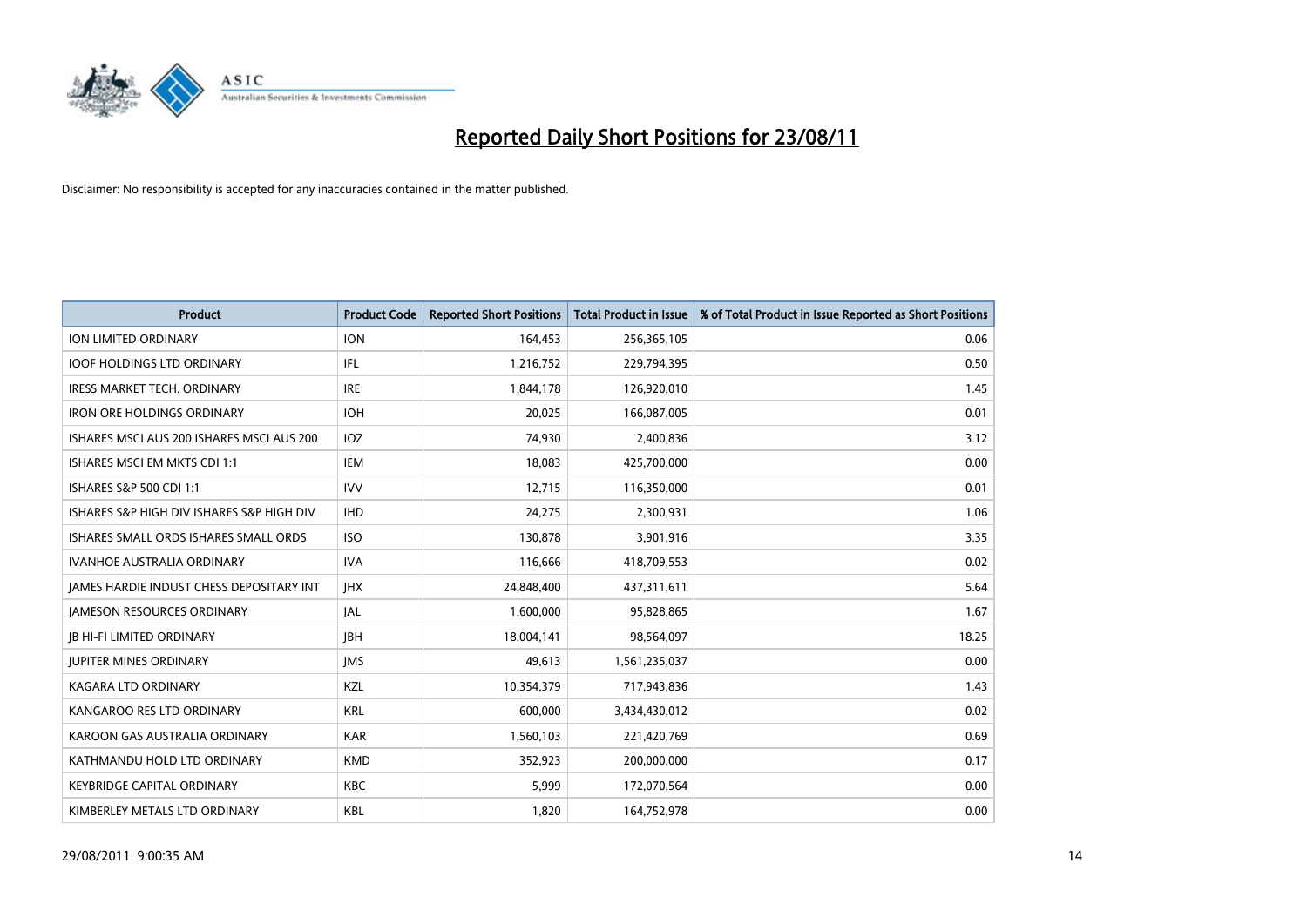

| <b>Product</b>                        | <b>Product Code</b> | <b>Reported Short Positions</b> | <b>Total Product in Issue</b> | % of Total Product in Issue Reported as Short Positions |
|---------------------------------------|---------------------|---------------------------------|-------------------------------|---------------------------------------------------------|
| KINGSGATE CONSOLID, ORDINARY          | <b>KCN</b>          | 3,568,382                       | 135,346,490                   | 2.62                                                    |
| KINGSROSE MINING LTD ORDINARY         | <b>KRM</b>          | 541,419                         | 266,153,881                   | 0.19                                                    |
| LEIGHTON HOLDINGS ORDINARY            | LEI                 | 8,217,678                       | 336,515,596                   | 2.45                                                    |
| LEND LEASE GROUP UNIT/ORD STAPLED     | LLC                 | 2,224,455                       | 570,915,669                   | 0.38                                                    |
| LINC ENERGY LTD ORDINARY              | <b>LNC</b>          | 6,268,485                       | 503,418,900                   | 1.24                                                    |
| LIQUEFIED NATURAL ORDINARY            | LNG                 | 370,140                         | 267,699,015                   | 0.14                                                    |
| LYNAS CORPORATION ORDINARY            | <b>LYC</b>          | 43,193,413                      | 1,713,846,913                 | 2.52                                                    |
| M2 TELECOMMUNICATION ORDINARY         | <b>MTU</b>          | 3,755                           | 123,731,285                   | 0.00                                                    |
| MACARTHUR COAL ORDINARY               | <b>MCC</b>          | 1,342,610                       | 302,092,343                   | 0.43                                                    |
| <b>MACMAHON HOLDINGS ORDINARY</b>     | <b>MAH</b>          | 5,227,963                       | 733,711,705                   | 0.69                                                    |
| MACO ATLAS ROADS GRP ORDINARY STAPLED | <b>MOA</b>          | 6,468,209                       | 452,345,907                   | 1.43                                                    |
| MACQUARIE GROUP LTD ORDINARY          | <b>MQG</b>          | 4,439,107                       | 348,284,699                   | 1.26                                                    |
| MAP GROUP STAPLED US PROHIBIT.        | <b>MAP</b>          | 3,311,195                       | 1,861,210,782                 | 0.17                                                    |
| MATRIX C & E LTD ORDINARY             | <b>MCE</b>          | 264,446                         | 77,081,507                    | 0.33                                                    |
| MCMILLAN SHAKESPEARE ORDINARY         | <b>MMS</b>          | 2,989                           | 68,081,810                    | 0.00                                                    |
| MCPHERSON'S LTD ORDINARY              | <b>MCP</b>          | 237,923                         | 72,401,758                    | 0.33                                                    |
| MEDUSA MINING LTD ORDINARY            | <b>MML</b>          | 1,550,527                       | 188,233,911                   | 0.83                                                    |
| MELBOURNE IT LIMITED ORDINARY         | <b>MLB</b>          | 172,138                         | 80,662,621                    | 0.22                                                    |
| MEO AUSTRALIA LTD ORDINARY            | <b>MEO</b>          | 733,510                         | 539,913,260                   | 0.13                                                    |
| MERMAID MARINE ORDINARY               | <b>MRM</b>          | 1,718,962                       | 215,477,852                   | 0.79                                                    |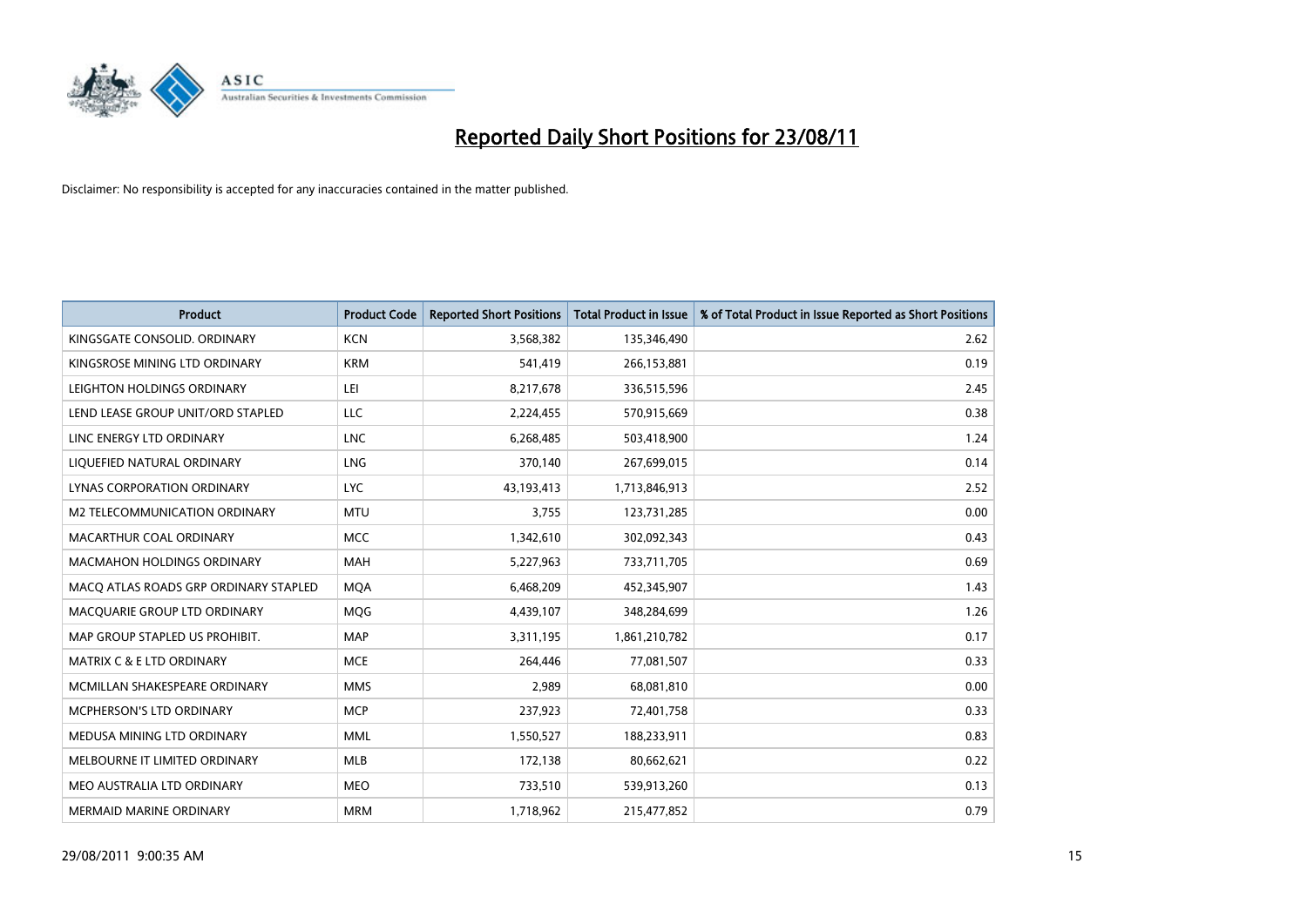

| <b>Product</b>                  | <b>Product Code</b> | <b>Reported Short Positions</b> | <b>Total Product in Issue</b> | % of Total Product in Issue Reported as Short Positions |
|---------------------------------|---------------------|---------------------------------|-------------------------------|---------------------------------------------------------|
| MESOBLAST LIMITED ORDINARY      | <b>MSB</b>          | 2,539,202                       | 280,425,258                   | 0.90                                                    |
| METALS X LIMITED ORDINARY       | <b>MLX</b>          | 326,940                         | 1,358,424,065                 | 0.03                                                    |
| METCASH LIMITED ORDINARY        | <b>MTS</b>          | 26,533,509                      | 769,165,596                   | 3.45                                                    |
| METGASCO LIMITED ORDINARY       | <b>MEL</b>          | 235,435                         | 334,821,745                   | 0.07                                                    |
| METMINCO LIMITED ORDINARY       | <b>MNC</b>          | 1,810,011                       | 1,462,616,146                 | 0.12                                                    |
| METROCOAL LIMITED ORDINARY      | <b>MTE</b>          | 600,000                         | 98,773,663                    | 0.61                                                    |
| MHM METALS LIMITED ORDINARY     | <b>MHM</b>          | 97,433                          | 102,252,570                   | 0.10                                                    |
| MICLYN EXP OFFSHR ORDINARY      | <b>MIO</b>          | 288,636                         | 274,618,684                   | 0.10                                                    |
| MINARA RESOURCES ORDINARY       | <b>MRE</b>          | 17,313,287                      | 1,169,424,487                 | 1.49                                                    |
| MINCOR RESOURCES NL ORDINARY    | <b>MCR</b>          | 1,963,956                       | 200,608,804                   | 0.96                                                    |
| MINEMAKERS LIMITED ORDINARY     | <b>MAK</b>          | 44,227                          | 227,003,950                   | 0.02                                                    |
| MINERAL DEPOSITS ORDINARY       | <b>MDL</b>          | 241,506                         | 83,538,786                    | 0.29                                                    |
| MINERAL RESOURCES. ORDINARY     | <b>MIN</b>          | 938,479                         | 183,775,517                   | 0.52                                                    |
| MIRABELA NICKEL LTD ORDINARY    | <b>MBN</b>          | 11,026,914                      | 491,781,237                   | 2.23                                                    |
| MIRVAC GROUP STAPLED SECURITIES | <b>MGR</b>          | 29,357,437                      | 3,416,924,188                 | 0.85                                                    |
| MOLOPO ENERGY LTD ORDINARY      | <b>MPO</b>          | 1,586,035                       | 245,579,810                   | 0.64                                                    |
| MONADELPHOUS GROUP ORDINARY     | <b>MND</b>          | 703,344                         | 87,576,827                    | 0.77                                                    |
| MOUNT GIBSON IRON ORDINARY      | <b>MGX</b>          | 11,214,117                      | 1,082,570,693                 | 1.04                                                    |
| MULTIPLEX SITES SITES           | <b>MXUPA</b>        | 36                              | 4,500,000                     | 0.00                                                    |
| MURCHISON METALS LTD ORDINARY   | <b>MMX</b>          | 10,007,547                      | 437,354,555                   | 2.27                                                    |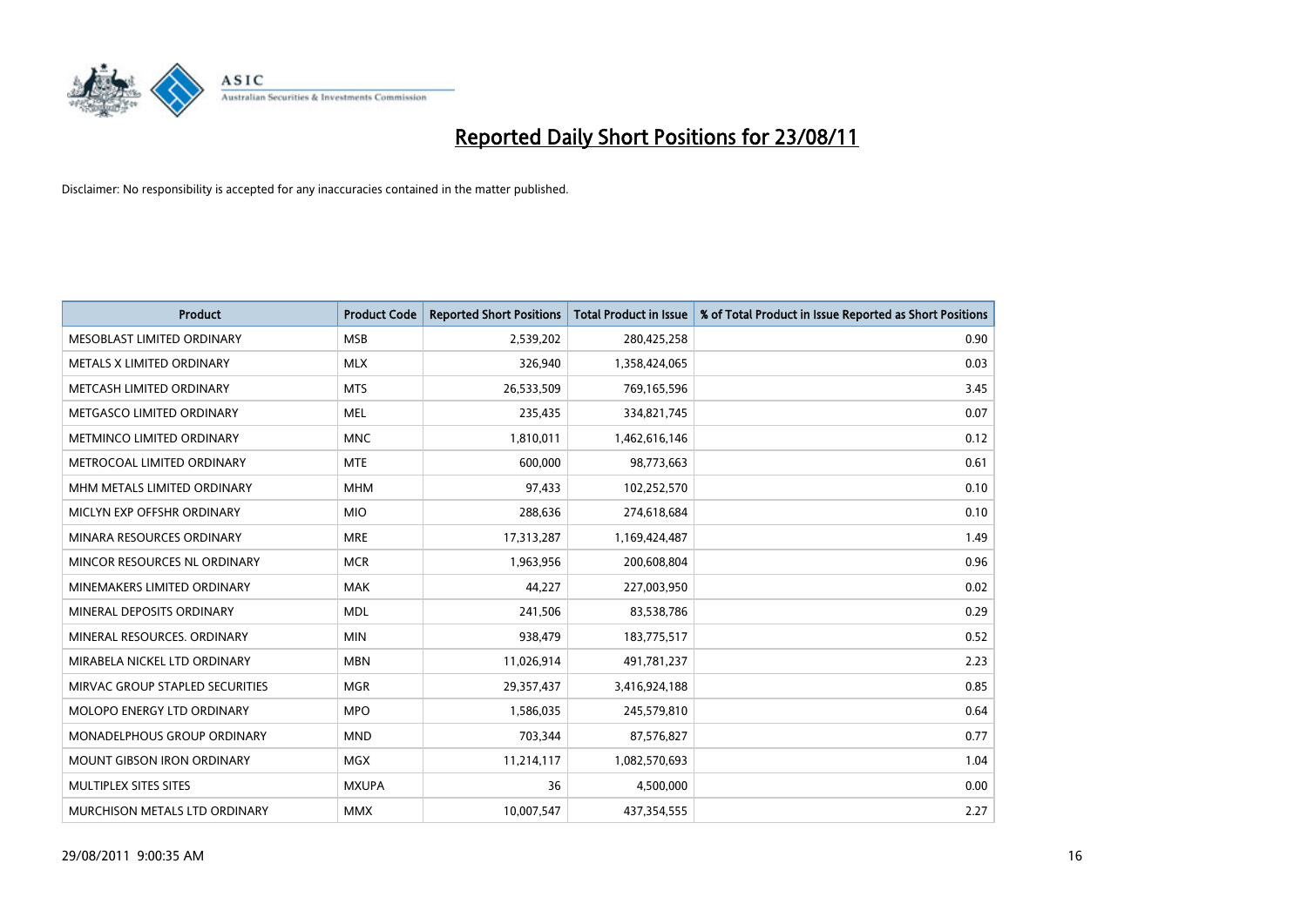

| <b>Product</b>                    | <b>Product Code</b> | <b>Reported Short Positions</b> | Total Product in Issue | % of Total Product in Issue Reported as Short Positions |
|-----------------------------------|---------------------|---------------------------------|------------------------|---------------------------------------------------------|
| <b>MYER HOLDINGS LTD ORDINARY</b> | <b>MYR</b>          | 42,332,738                      | 583,147,884            | 7.25                                                    |
| <b>MYSTATE LIMITED ORDINARY</b>   | <b>MYS</b>          | 1,400                           | 67,439,158             | 0.00                                                    |
| NATIONAL AUST. BANK ORDINARY      | <b>NAB</b>          | 17,750,793                      | 2,201,147,145          | 0.77                                                    |
| NATURAL FUEL LIMITED ORDINARY     | <b>NFL</b>          |                                 | 1,121,912              | 0.00                                                    |
| NAVIGATOR RESOURCES ORDINARY      | <b>NAV</b>          | 500                             | 2,096,058,840          | 0.00                                                    |
| NAVITAS LIMITED ORDINARY          | <b>NVT</b>          | 3,416,585                       | 375,230,115            | 0.87                                                    |
| NEPTUNE MARINE ORDINARY           | <b>NMS</b>          | 182,253                         | 1,748,545,632          | 0.01                                                    |
| NEW HOPE CORPORATION ORDINARY     | <b>NHC</b>          | 298,653                         | 830,230,549            | 0.04                                                    |
| NEWCREST MINING ORDINARY          | <b>NCM</b>          | 3,807,640                       | 765,000,000            | 0.47                                                    |
| NEWS CORP A NON-VOTING CDI        | <b>NWSLV</b>        | 3,991,383                       | 1,833,856,552          | 0.24                                                    |
| NEWS CORP B VOTING CDI            | <b>NWS</b>          | 2,836,602                       | 798,520,953            | 0.35                                                    |
| NEXBIS LIMITED ORDINARY           | <b>NBS</b>          | 63,733                          | 798,356,704            | 0.01                                                    |
| NEXUS ENERGY LIMITED ORDINARY     | <b>NXS</b>          | 15,281,828                      | 1,326,697,820          | 1.15                                                    |
| NIB HOLDINGS LIMITED ORDINARY     | <b>NHF</b>          | 139,629                         | 466,733,110            | 0.03                                                    |
| NICK SCALI LIMITED ORDINARY       | <b>NCK</b>          | 35,846                          | 81,000,000             | 0.04                                                    |
| NIDO PETROLEUM ORDINARY           | <b>NDO</b>          | 2,307,746                       | 1,389,163,151          | 0.16                                                    |
| NKWE PLATINUM 10C US COMMON       | <b>NKP</b>          | 132,667                         | 559,651,184            | 0.02                                                    |
| NOBLE MINERAL RES ORDINARY        | <b>NMG</b>          | 697,448                         | 460,296,067            | 0.16                                                    |
| NORTHERN CREST ORDINARY           | <b>NOC</b>          | 24,345                          | 133,484,723            | 0.02                                                    |
| NORTHERN IRON LTD ORDINARY        | <b>NFE</b>          | 763,399                         | 336,084,863            | 0.23                                                    |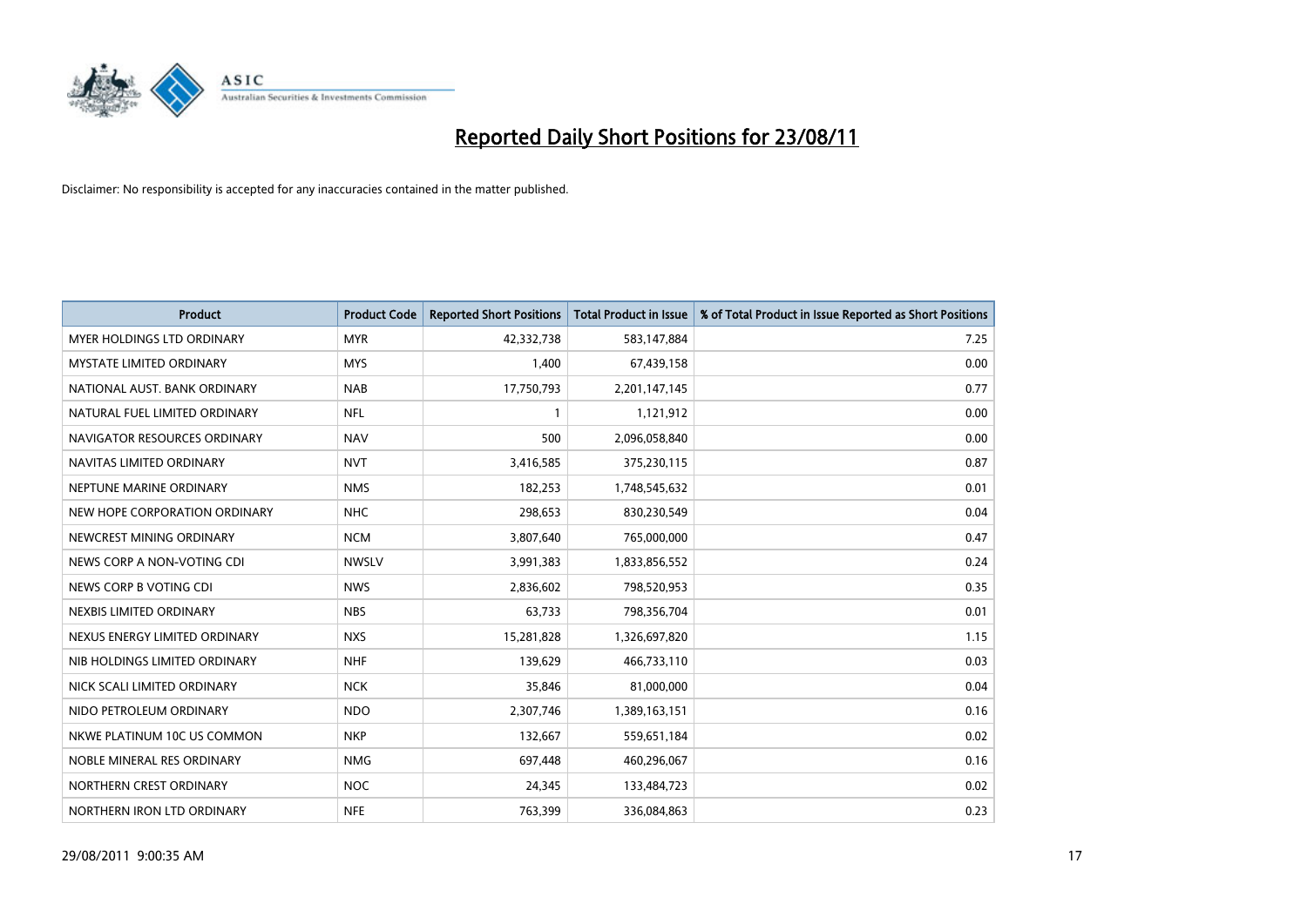

| <b>Product</b>                        | <b>Product Code</b> | <b>Reported Short Positions</b> | <b>Total Product in Issue</b> | % of Total Product in Issue Reported as Short Positions |
|---------------------------------------|---------------------|---------------------------------|-------------------------------|---------------------------------------------------------|
| NRW HOLDINGS LIMITED ORDINARY         | <b>NWH</b>          | 424,704                         | 278,888,011                   | 0.15                                                    |
| NUCOAL RESOURCES NL ORDINARY          | <b>NCR</b>          | 190,409                         | 437,193,340                   | 0.04                                                    |
| NUFARM LIMITED ORDINARY               | <b>NUF</b>          | 3,958,270                       | 261,833,005                   | 1.52                                                    |
| NYOTA MINERALS LTD ORDINARY           | <b>NYO</b>          | 485,000                         | 478,073,263                   | 0.10                                                    |
| <b>OAKTON LIMITED ORDINARY</b>        | <b>OKN</b>          | 614,683                         | 93,800,235                    | 0.66                                                    |
| OCEANAGOLD CORP. CHESS DEPOSITARY INT | OGC                 | 300,671                         | 262,600,385                   | 0.10                                                    |
| OCEANIA CAPITAL LTD ORDINARY          | <b>OCP</b>          | 2,500                           | 91,921,295                    | 0.00                                                    |
| OIL SEARCH LTD ORDINARY               | <b>OSH</b>          | 8,366,853                       | 1,320,648,378                 | 0.61                                                    |
| OM HOLDINGS LIMITED ORDINARY          | <b>OMH</b>          | 9,803,427                       | 504,105,150                   | 1.95                                                    |
| <b>ONESTEEL LIMITED ORDINARY</b>      | OST                 | 11,779,006                      | 1,338,106,652                 | 0.89                                                    |
| ORICA LIMITED ORDINARY                | ORI                 | 2,552,063                       | 363,966,570                   | 0.69                                                    |
| ORIGIN ENERGY ORDINARY                | <b>ORG</b>          | 3,508,723                       | 1,064,799,259                 | 0.32                                                    |
| OROCOBRE LIMITED ORDINARY             | <b>ORE</b>          | 108,312                         | 103,195,029                   | 0.10                                                    |
| OROTONGROUP LIMITED ORDINARY          | ORL                 | 126,644                         | 40,880,902                    | 0.31                                                    |
| OTTO ENERGY LIMITED ORDINARY          | <b>OEL</b>          | 109,204                         | 1,138,290,071                 | 0.01                                                    |
| OZ MINERALS ORDINARY                  | OZL                 | 6,842,955                       | 323,877,514                   | 2.09                                                    |
| PACIFIC BRANDS ORDINARY               | PBG                 | 14,449,796                      | 931,386,248                   | 1.55                                                    |
| PALADIN ENERGY LTD ORDINARY           | <b>PDN</b>          | 14,255,975                      | 777,698,217                   | 1.86                                                    |
| PANAUST LIMITED ORDINARY              | <b>PNA</b>          | 10,361,491                      | 593,867,443                   | 1.74                                                    |
| PANORAMIC RESOURCES ORDINARY          | PAN                 | 1,954,579                       | 207,050,710                   | 0.94                                                    |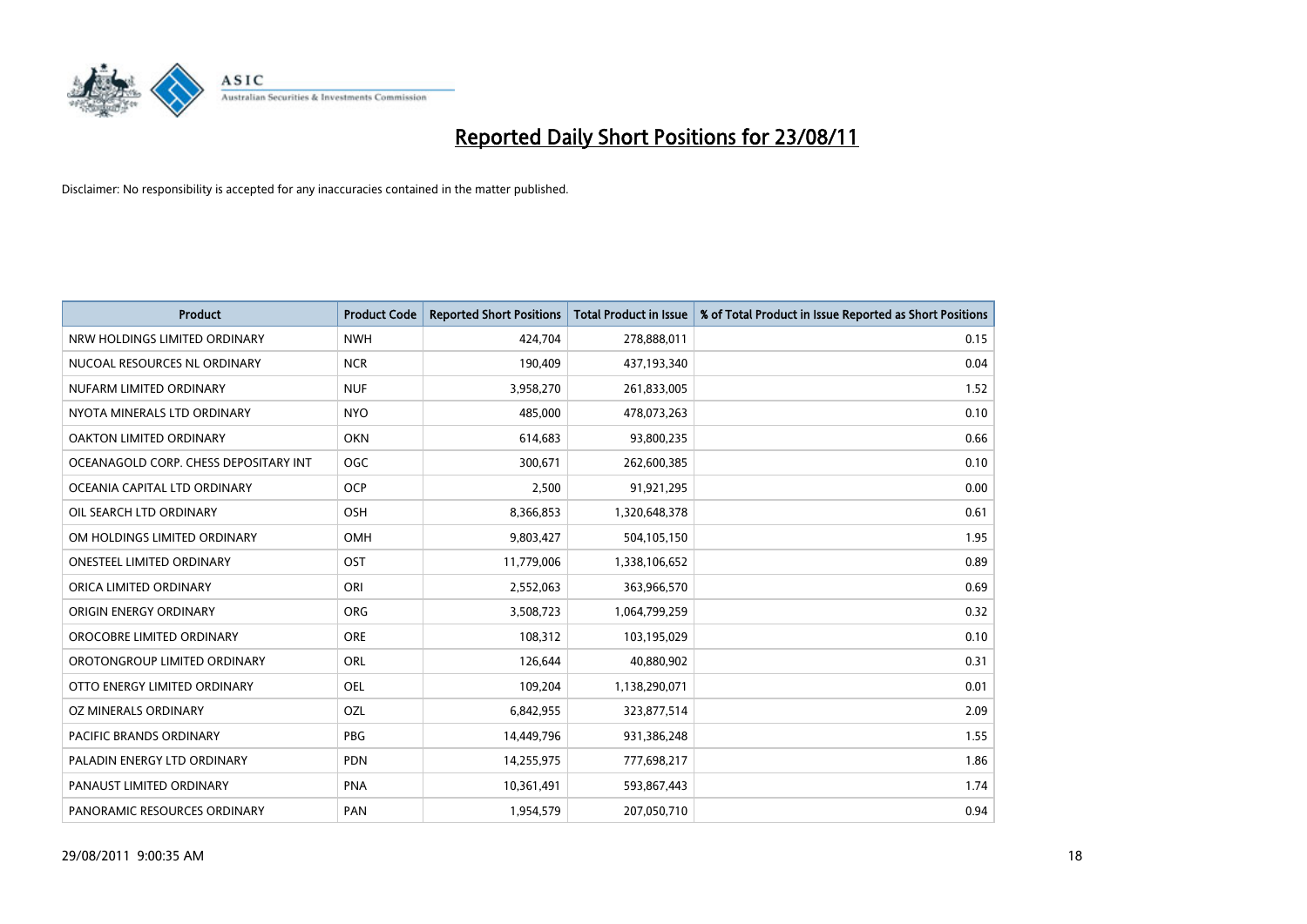

| <b>Product</b>                | <b>Product Code</b> | <b>Reported Short Positions</b> | <b>Total Product in Issue</b> | % of Total Product in Issue Reported as Short Positions |
|-------------------------------|---------------------|---------------------------------|-------------------------------|---------------------------------------------------------|
| PAPERLINX LIMITED ORDINARY    | <b>PPX</b>          | 3,515,345                       | 603,580,761                   | 0.60                                                    |
| PAPILLON RES LTD ORDINARY     | PIR                 | 260,814                         | 204,256,658                   | 0.13                                                    |
| PATTIES FOODS LTD ORDINARY    | PFL                 |                                 | 138,989,223                   | 0.00                                                    |
| PEAK RESOURCES ORDINARY       | <b>PEK</b>          | 102,336                         | 155,979,643                   | 0.07                                                    |
| PEET LIMITED ORDINARY         | <b>PPC</b>          | 68,489                          | 318,038,544                   | 0.02                                                    |
| PENINSULA ENERGY LTD ORDINARY | <b>PEN</b>          | 1,493,377                       | 2,124,099,941                 | 0.07                                                    |
| PERILYA LIMITED ORDINARY      | PEM                 | 377,375                         | 526,075,563                   | 0.07                                                    |
| PERPETUAL LIMITED ORDINARY    | PPT                 | 2,573,428                       | 44,671,129                    | 5.74                                                    |
| PERSEUS MINING LTD ORDINARY   | PRU                 | 3,520,761                       | 425,667,088                   | 0.82                                                    |
| PETSEC ENERGY ORDINARY        | <b>PSA</b>          | 223,332                         | 231,283,622                   | 0.10                                                    |
| PHARMAXIS LTD ORDINARY        | <b>PXS</b>          | 1,867,728                       | 228,390,309                   | 0.81                                                    |
| PHOTON GROUP LTD ORDINARY     | PGA                 | 250,510                         | 1,540,886,866                 | 0.02                                                    |
| PLATINUM ASSET ORDINARY       | <b>PTM</b>          | 4,320,059                       | 561,347,878                   | 0.78                                                    |
| PLATINUM AUSTRALIA ORDINARY   | <b>PLA</b>          | 5,268,903                       | 392,430,039                   | 1.33                                                    |
| PLATINUM CAPITAL LTD ORDINARY | <b>PMC</b>          |                                 | 164,959,410                   | 0.00                                                    |
| PLUTON RESOURCES ORDINARY     | PLV                 | 151,410                         | 205,721,849                   | 0.07                                                    |
| PMP LIMITED ORDINARY          | <b>PMP</b>          | 53,094                          | 329,879,212                   | 0.01                                                    |
| PORT BOUVARD LIMITED ORDINARY | PBD                 | 6,754                           | 593,868,295                   | 0.00                                                    |
| PREMIER INVESTMENTS ORDINARY  | <b>PMV</b>          | 237,528                         | 155,062,831                   | 0.16                                                    |
| PRIMARY HEALTH CARE ORDINARY  | <b>PRY</b>          | 8,346,773                       | 497,469,803                   | 1.68                                                    |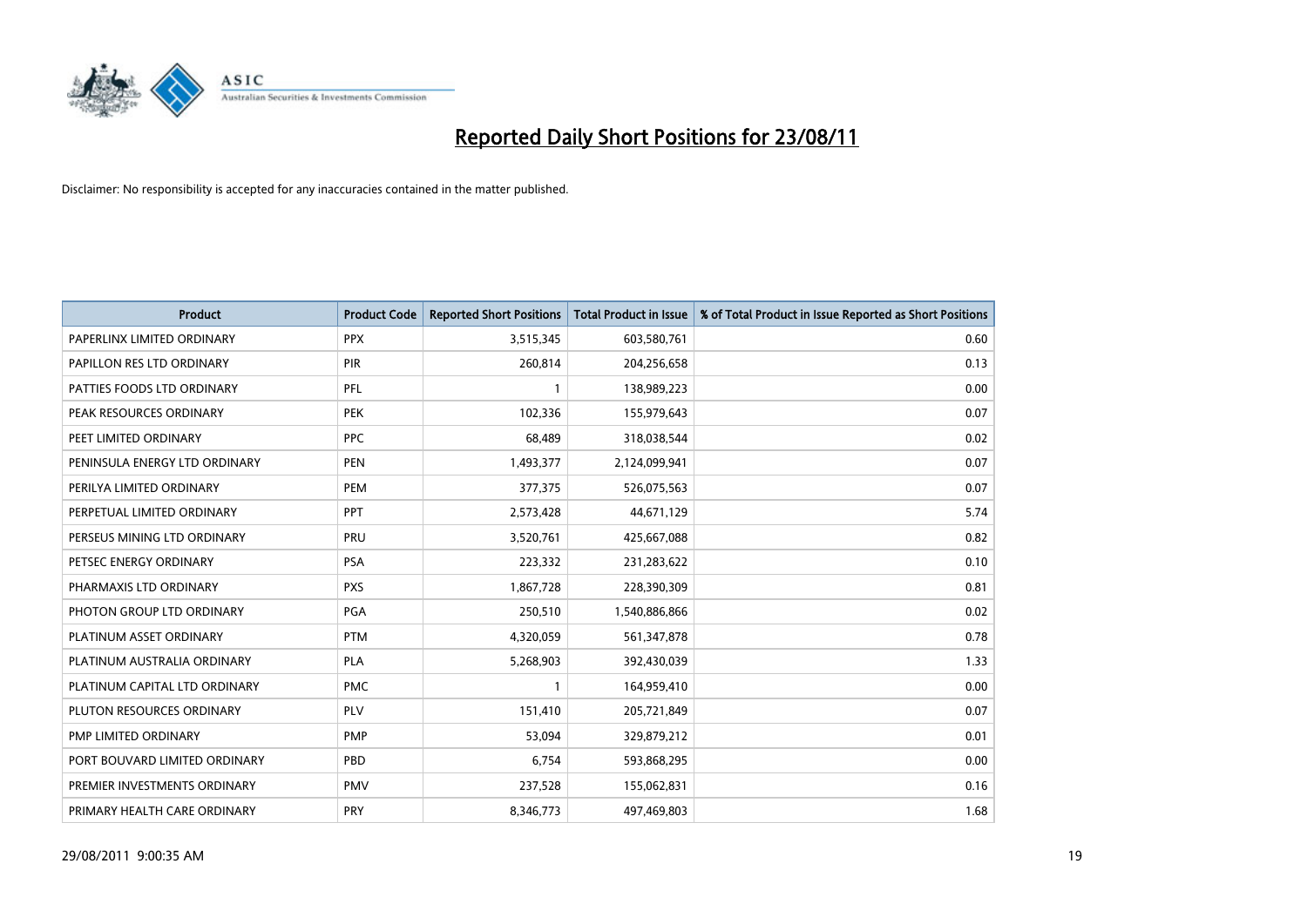

| <b>Product</b>                     | <b>Product Code</b> | <b>Reported Short Positions</b> | <b>Total Product in Issue</b> | % of Total Product in Issue Reported as Short Positions |
|------------------------------------|---------------------|---------------------------------|-------------------------------|---------------------------------------------------------|
| PRIME MEDIA GRP LTD ORDINARY       | PRT                 | 42,893                          | 366,330,303                   | 0.01                                                    |
| PROGEN PHARMACEUTIC ORDINARY       | PGL                 | 151,596                         | 24,709,097                    | 0.61                                                    |
| PROGRAMMED ORDINARY                | <b>PRG</b>          | 655,448                         | 118,169,908                   | 0.55                                                    |
| PSIVIDA CORP CDI 1:1               | <b>PVA</b>          | 6,878                           | 8,767,048                     | 0.08                                                    |
| <b>QANTAS AIRWAYS ORDINARY</b>     | QAN                 | 33,695,653                      | 2,265,123,620                 | 1.48                                                    |
| OBE INSURANCE GROUP ORDINARY       | <b>QBE</b>          | 15, 187, 777                    | 1,092,654,587                 | 1.36                                                    |
| OR NATIONAL LIMITED ORDINARY       | <b>ORN</b>          | 27,739,441                      | 2,440,000,000                 | 1.11                                                    |
| ORXPHARMA LTD ORDINARY             | <b>ORX</b>          |                                 | 143,115,506                   | 0.00                                                    |
| RAMELIUS RESOURCES ORDINARY        | <b>RMS</b>          | 152,109                         | 291,767,215                   | 0.04                                                    |
| RAMSAY HEALTH CARE ORDINARY        | <b>RHC</b>          | 1,406,762                       | 202,081,252                   | 0.70                                                    |
| RCR TOMLINSON ORDINARY             | <b>RCR</b>          | 68,067                          | 132,010,172                   | 0.05                                                    |
| <b>REA GROUP ORDINARY</b>          | <b>REA</b>          | 118,467                         | 130,401,680                   | 0.09                                                    |
| <b>RED FORK ENERGY ORDINARY</b>    | <b>RFE</b>          | 17,854                          | 269,769,853                   | 0.00                                                    |
| REDBANK ENERGY LTD ORDINARY        | <b>AEI</b>          | 19                              | 786,287                       | 0.00                                                    |
| <b>REDFLEX HOLDINGS ORDINARY</b>   | <b>RDF</b>          | 10                              | 110,345,599                   | 0.00                                                    |
| <b>REED RESOURCES LTD ORDINARY</b> | <b>RDR</b>          | 307,743                         | 264,742,501                   | 0.11                                                    |
| <b>REGIS RESOURCES ORDINARY</b>    | <b>RRL</b>          | 2,331,591                       | 433,273,680                   | 0.53                                                    |
| RESMED INC CDI 10:1                | <b>RMD</b>          | 13,036,514                      | 1,556,242,300                 | 0.83                                                    |
| <b>RESOLUTE MINING ORDINARY</b>    | <b>RSG</b>          | 2,901,541                       | 467,758,990                   | 0.62                                                    |
| RESOURCE AND INVEST. ORDINARY      | <b>RNI</b>          | 1,977                           | 124,984,308                   | 0.00                                                    |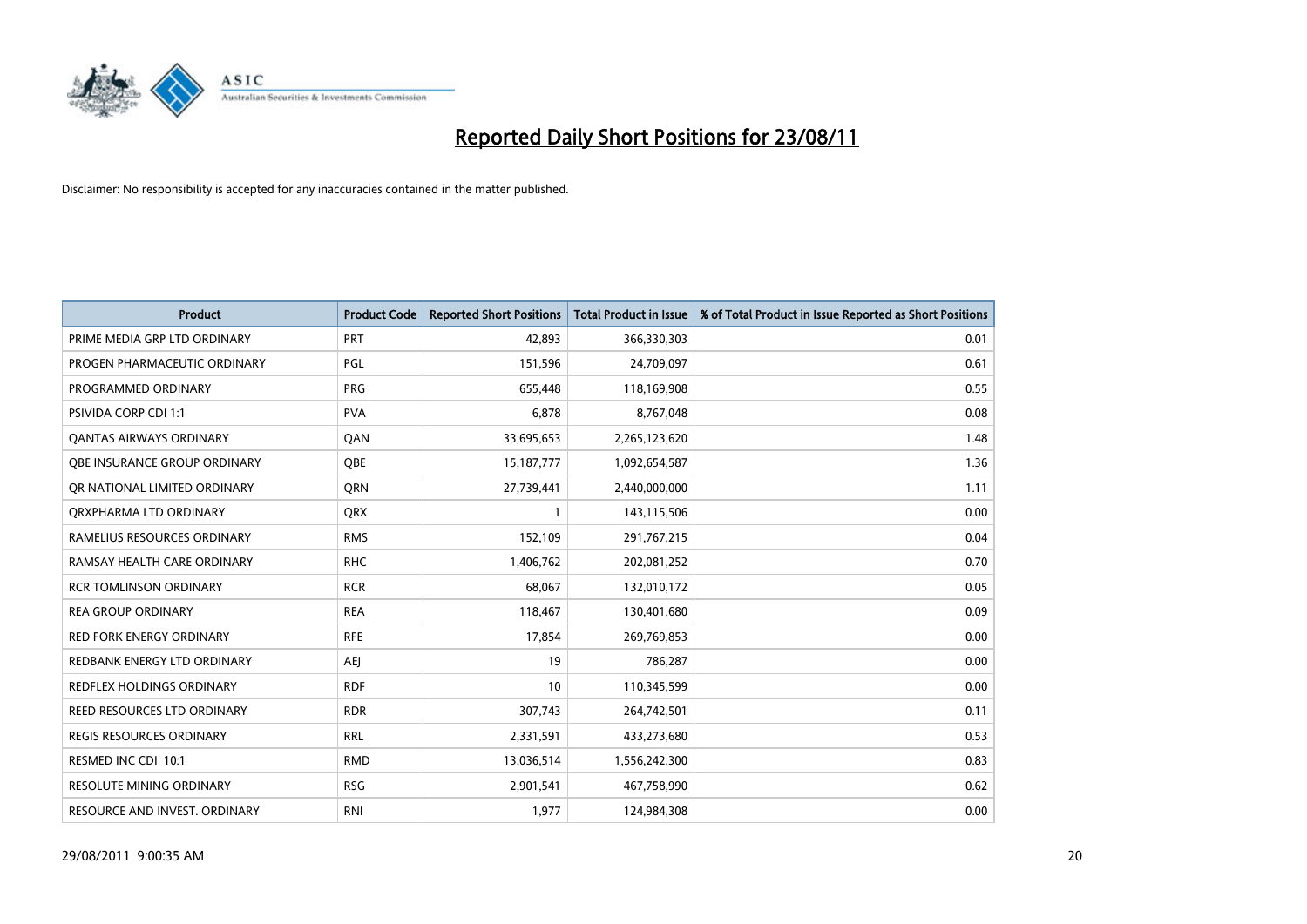

| <b>Product</b>                      | <b>Product Code</b> | <b>Reported Short Positions</b> | Total Product in Issue | % of Total Product in Issue Reported as Short Positions |
|-------------------------------------|---------------------|---------------------------------|------------------------|---------------------------------------------------------|
| <b>RESOURCE GENERATION ORDINARY</b> | <b>RES</b>          | 324,311                         | 262,895,652            | 0.12                                                    |
| REVERSE CORP LIMITED ORDINARY       | <b>REF</b>          | 25,141                          | 92,382,175             | 0.03                                                    |
| REX MINERALS LIMITED ORDINARY       | <b>RXM</b>          | 1,145,420                       | 153,635,519            | 0.74                                                    |
| RHG LIMITED ORDINARY                | <b>RHG</b>          | 518,690                         | 318,092,978            | 0.16                                                    |
| <b>RIALTO ENERGY ORDINARY</b>       | <b>RIA</b>          | 502,696                         | 375,006,264            | 0.13                                                    |
| RIO TINTO LIMITED ORDINARY          | <b>RIO</b>          | 16,369,919                      | 435,758,720            | 3.76                                                    |
| RIVERCITY MOTORWAY STAPLED          | <b>RCY</b>          | 132,000                         | 957,010,115            | 0.01                                                    |
| ROBUST RESOURCES ORDINARY           | <b>ROL</b>          | 1,143,053                       | 84,944,097             | 1.35                                                    |
| ROC OIL COMPANY ORDINARY            | <b>ROC</b>          | 1,067,887                       | 713,254,560            | 0.15                                                    |
| ROYAL WOLF HOLDINGS ORDINARY        | <b>RWH</b>          | 60,000                          | 100,387,052            | 0.06                                                    |
| SAI GLOBAL LIMITED ORDINARY         | SAI                 | 837,683                         | 199,604,328            | 0.42                                                    |
| SALMAT LIMITED ORDINARY             | <b>SLM</b>          | 934,169                         | 159,784,049            | 0.59                                                    |
| SANDFIRE RESOURCES ORDINARY         | <b>SFR</b>          | 1,742,650                       | 149,744,969            | 1.16                                                    |
| <b>SANTOS LTD ORDINARY</b>          | <b>STO</b>          | 12,588,736                      | 878,074,357            | 1.39                                                    |
| SARACEN MINERAL ORDINARY            | <b>SAR</b>          | 912,284                         | 492,251,415            | 0.18                                                    |
| SEDGMAN LIMITED ORDINARY            | <b>SDM</b>          | 176,378                         | 209,752,689            | 0.08                                                    |
| SEEK LIMITED ORDINARY               | <b>SEK</b>          | 14,686,281                      | 337,065,707            | 4.36                                                    |
| SELECT HARVESTS ORDINARY            | <b>SHV</b>          | 460,685                         | 56,226,960             | 0.82                                                    |
| SENETAS CORPORATION ORDINARY        | <b>SEN</b>          | 756,999                         | 463,105,195            | 0.16                                                    |
| SERVCORP LIMITED ORDINARY           | SRV                 | 80,885                          | 98,440,807             | 0.08                                                    |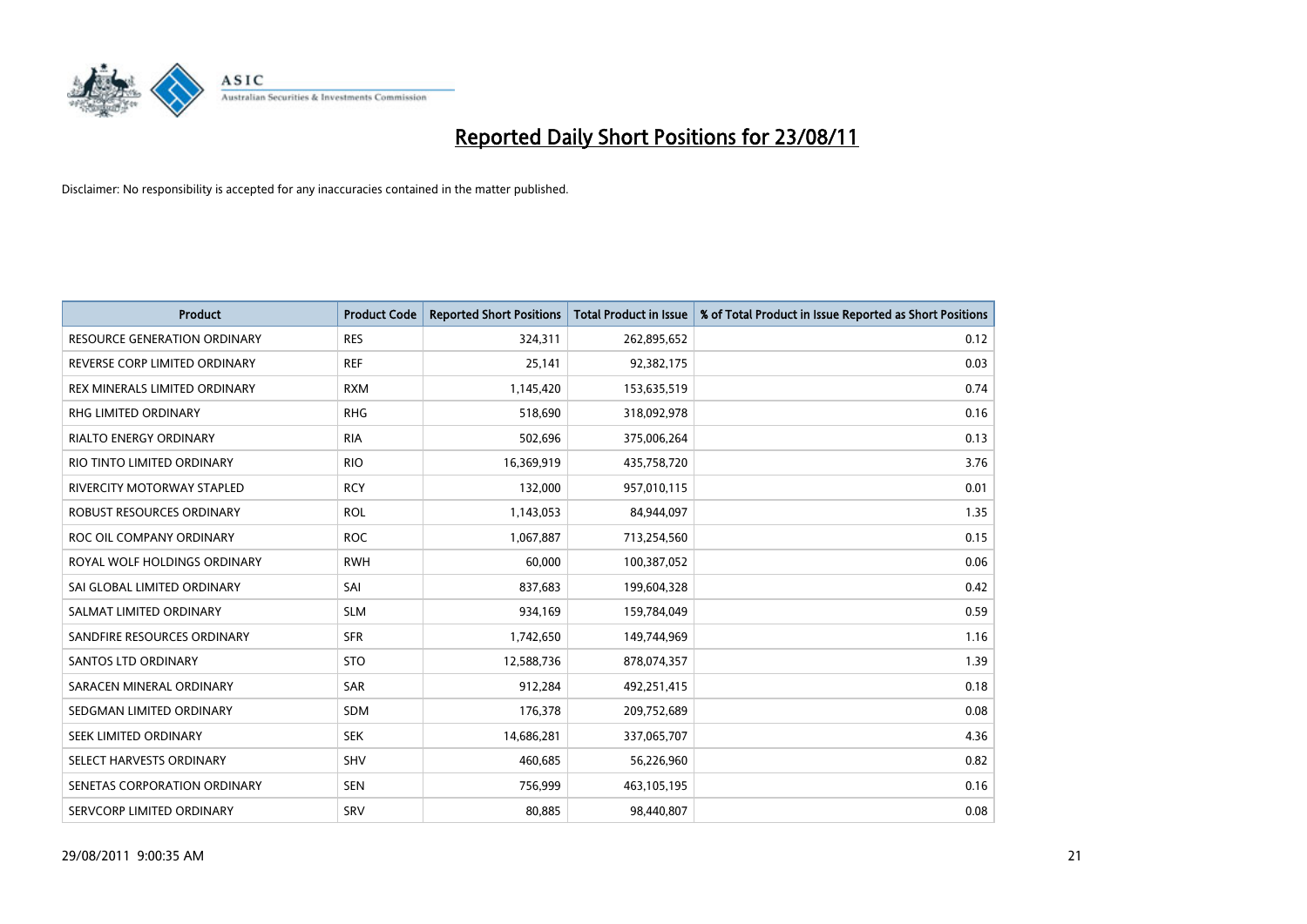

| <b>Product</b>                           | <b>Product Code</b> | <b>Reported Short Positions</b> | <b>Total Product in Issue</b> | % of Total Product in Issue Reported as Short Positions |
|------------------------------------------|---------------------|---------------------------------|-------------------------------|---------------------------------------------------------|
| SERVICE STREAM ORDINARY                  | <b>SSM</b>          | 848,009                         | 283,418,867                   | 0.30                                                    |
| SEVEN GROUP HOLDINGS ORDINARY            | <b>SVW</b>          | 772,098                         | 306,410,281                   | 0.24                                                    |
| SEVEN WEST MEDIA LTD ORDINARY            | <b>SWM</b>          | 3,434,913                       | 610,327,899                   | 0.56                                                    |
| SIGMA PHARMACEUTICAL ORDINARY            | <b>SIP</b>          | 11,948,047                      | 1,178,626,572                 | 1.01                                                    |
| SILEX SYSTEMS ORDINARY                   | <b>SLX</b>          | 315,710                         | 170,133,997                   | 0.18                                                    |
| SILVER LAKE RESOURCE ORDINARY            | <b>SLR</b>          | 257,309                         | 178,882,838                   | 0.14                                                    |
| SIMS METAL MGMT LTD ORDINARY             | SGM                 | 2,068,492                       | 205,408,830                   | 1.01                                                    |
| SINGAPORE TELECOMM. CHESS DEPOSITARY INT | SGT                 | 5,458,548                       | 185,441,814                   | 2.94                                                    |
| SIRIUS RESOURCES NL ORDINARY             | <b>SIR</b>          | 82,500                          | 137,134,586                   | 0.06                                                    |
| SKILLED GROUP LTD ORDINARY               | <b>SKE</b>          | 34,190                          | 233, 243, 776                 | 0.01                                                    |
| SMS MANAGEMENT. ORDINARY                 | <b>SMX</b>          | 239,616                         | 68,290,180                    | 0.34                                                    |
| SONIC HEALTHCARE ORDINARY                | <b>SHL</b>          | 4,996,680                       | 388,429,875                   | 1.28                                                    |
| SOUL PATTINSON (W.H) ORDINARY            | SOL                 | 20,028                          | 238,640,580                   | 0.01                                                    |
| SP AUSNET STAPLED SECURITIES             | <b>SPN</b>          | 3,197,908                       | 2,850,932,204                 | 0.10                                                    |
| SPARK INFRASTRUCTURE STAPLED NOTE & UNIT | SKI                 | 15,174,402                      | 1,326,734,264                 | 1.14                                                    |
| SPDR 200 FUND ETF UNITS                  | STW                 | 8                               | 52,178,556                    | 0.00                                                    |
| SPECIALTY FASHION ORDINARY               | <b>SFH</b>          | 635,895                         | 191,786,121                   | 0.33                                                    |
| SPOTLESS GROUP LTD ORDINARY              | <b>SPT</b>          | 1,390,130                       | 262,766,725                   | 0.52                                                    |
| ST BARBARA LIMITED ORDINARY              | <b>SBM</b>          | 5,743,133                       | 325,615,389                   | 1.74                                                    |
| STAGING CONNECTIONS ORDINARY             | <b>STG</b>          | 2,917,189                       | 78,317,726                    | 3.72                                                    |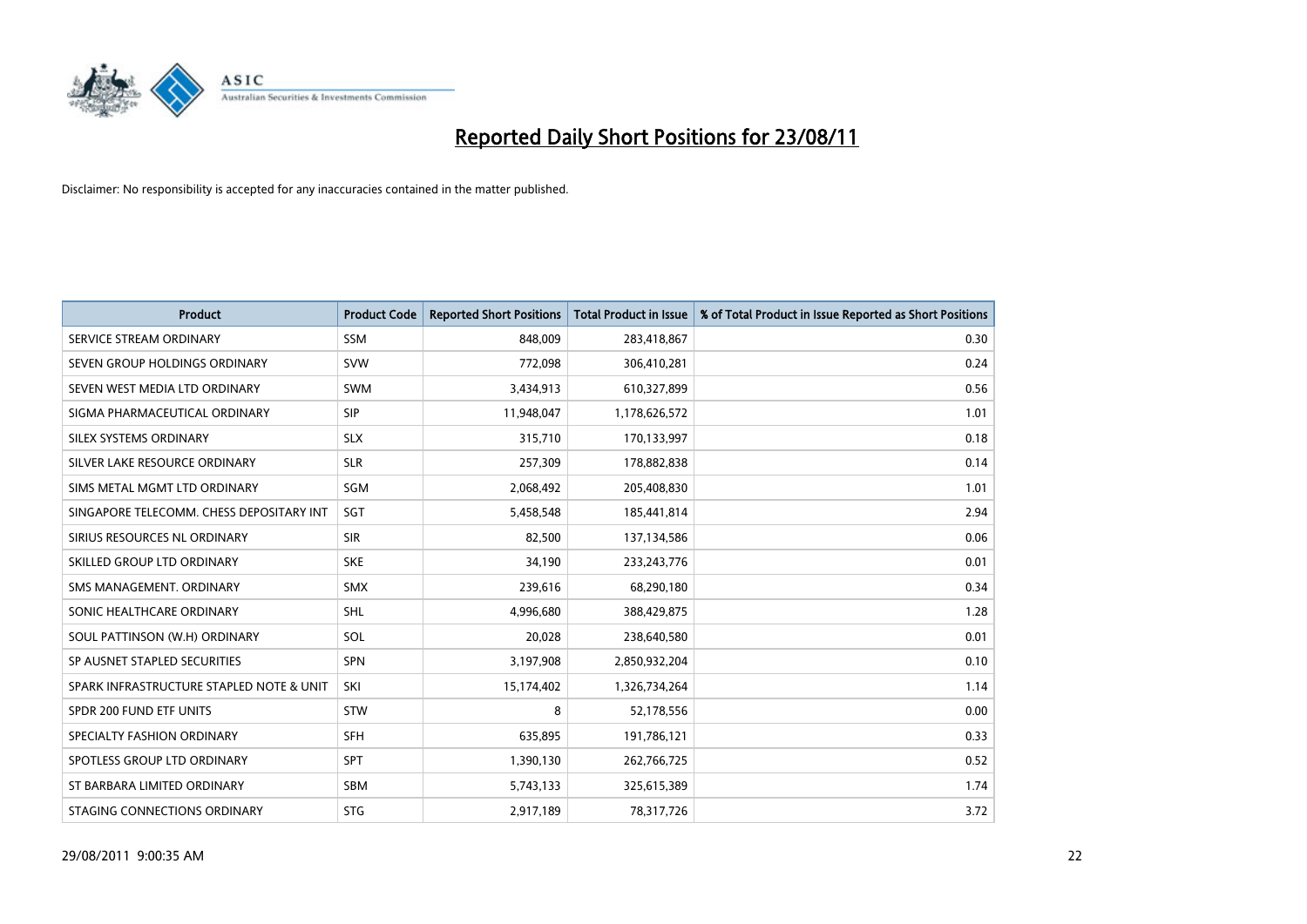

| <b>Product</b>                | <b>Product Code</b> | <b>Reported Short Positions</b> | <b>Total Product in Issue</b> | % of Total Product in Issue Reported as Short Positions |
|-------------------------------|---------------------|---------------------------------|-------------------------------|---------------------------------------------------------|
| STANMORE COAL LTD ORDINARY    | <b>SMR</b>          | 82,896                          | 89,791,402                    | 0.09                                                    |
| STARPHARMA HOLDINGS ORDINARY  | <b>SPL</b>          | 1,048,670                       | 247,936,578                   | 0.43                                                    |
| STH AMERICAN COR LTD ORDINARY | SAY                 | 9,200                           | 245,846,493                   | 0.00                                                    |
| STH CRS ELECT ENGNR ORDINARY  | <b>SXE</b>          | 2,910                           | 160,736,826                   | 0.00                                                    |
| STHN CROSS MEDIA ORDINARY     | SXL                 | 1,336,150                       | 705,712,186                   | 0.19                                                    |
| STOCKLAND UNITS/ORD STAPLED   | SGP                 | 13,469,794                      | 2,383,036,717                 | 0.56                                                    |
| STRAITS RES LTD. ORDINARY     | <b>SRO</b>          | 7,751,175                       | 324,796,141                   | 2.38                                                    |
| STW COMMUNICATIONS ORDINARY   | SGN                 | 252,459                         | 364,310,964                   | 0.07                                                    |
| SUNCORP GROUP LTD ORDINARY    | <b>SUN</b>          | 8,831,649                       | 1,286,600,980                 | 0.66                                                    |
| SUNDANCE ENERGY ORDINARY      | <b>SEA</b>          | 55,000                          | 277,098,474                   | 0.02                                                    |
| SUNDANCE RESOURCES ORDINARY   | <b>SDL</b>          | 21,613,849                      | 2,877,654,669                 | 0.75                                                    |
| SUNLAND GROUP LTD ORDINARY    | <b>SDG</b>          | 25,730                          | 224,881,794                   | 0.01                                                    |
| SUPER RET REP LTD ORDINARY    | <b>SUL</b>          | 246,755                         | 130,398,739                   | 0.19                                                    |
| <b>SWICK MINING ORDINARY</b>  | <b>SWK</b>          | 1,548                           | 236,724,970                   | 0.00                                                    |
| SYMEX HOLDINGS ORDINARY       | SYM                 | 6,633                           | 189,166,670                   | 0.00                                                    |
| TABCORP HOLDINGS LTD ORDINARY | <b>TAH</b>          | 13,684,406                      | 688,019,737                   | 1.99                                                    |
| TALENT2 INTERNATION ORDINARY  | <b>TWO</b>          | 100,525                         | 144,845,915                   | 0.07                                                    |
| TAP OIL LIMITED ORDINARY      | <b>TAP</b>          | 157,944                         | 240,967,311                   | 0.07                                                    |
| TASSAL GROUP LIMITED ORDINARY | <b>TGR</b>          | 61,754                          | 146,304,404                   | 0.03                                                    |
| TATTS GROUP LTD ORDINARY      | <b>TTS</b>          | 16,833,984                      | 1,318,683,208                 | 1.26                                                    |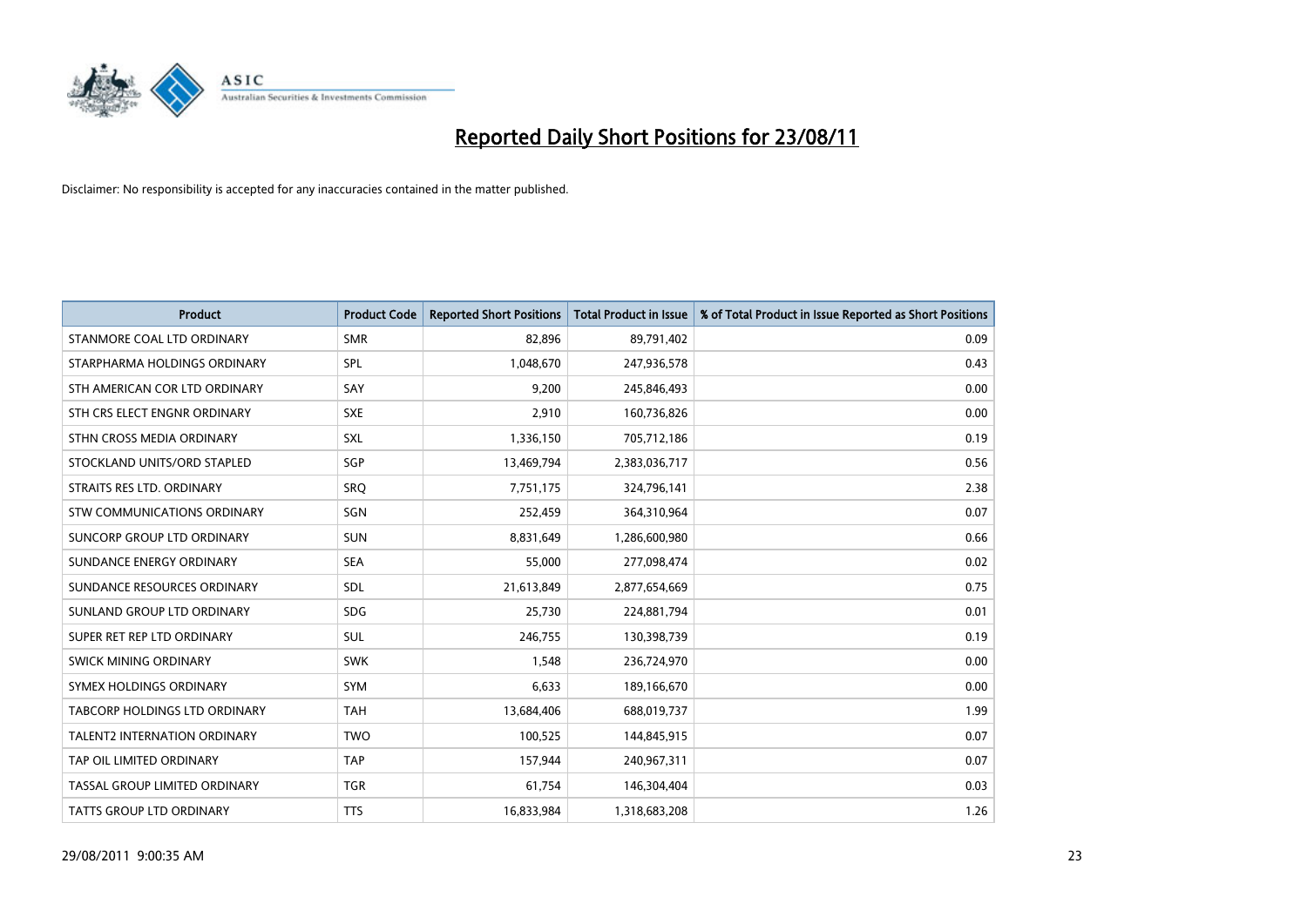

| <b>Product</b>                       | <b>Product Code</b> | <b>Reported Short Positions</b> | <b>Total Product in Issue</b> | % of Total Product in Issue Reported as Short Positions |
|--------------------------------------|---------------------|---------------------------------|-------------------------------|---------------------------------------------------------|
| TELECOM CORPORATION ORDINARY         | <b>TEL</b>          | 23,118,182                      | 1,924,707,065                 | 1.20                                                    |
| TELSTRA CORPORATION. ORDINARY        | <b>TLS</b>          | 67,052,940                      | 12,443,074,357                | 0.52                                                    |
| TEN NETWORK HOLDINGS ORDINARY        | <b>TEN</b>          | 35,749,266                      | 1,045,236,720                 | 3.42                                                    |
| TERANGA GOLD CORP CDI 1:1            | <b>TGZ</b>          | 226,613                         | 153,488,354                   | 0.13                                                    |
| TEXON PETROLEUM LTD ORDINARY         | <b>TXN</b>          | 126,526                         | 242,539,848                   | 0.05                                                    |
| TFS CORPORATION LTD ORDINARY         | <b>TFC</b>          | 150,193                         | 276,453,042                   | 0.05                                                    |
| THE REJECT SHOP ORDINARY             | <b>TRS</b>          | 608,016                         | 26,071,170                    | 2.31                                                    |
| THOR MINING PLC CHESS DEPOSITARY 1:1 | <b>THR</b>          | 2,307                           | 222,489,120                   | 0.00                                                    |
| THORN GROUP LIMITED ORDINARY         | <b>TGA</b>          | 62,318                          | 146,091,970                   | 0.04                                                    |
| <b>TIGER RESOURCES ORDINARY</b>      | <b>TGS</b>          | 128,896                         | 671,110,549                   | 0.02                                                    |
| TIMBERCORP LIMITED ORDINARY          | <b>TIM</b>          | 90,074                          | 352,071,429                   | 0.02                                                    |
| <b>TISHMAN SPEYER UNITS</b>          | <b>TSO</b>          | 41,524                          | 338,440,904                   | 0.01                                                    |
| TNG LIMITED ORDINARY                 | <b>TNG</b>          | 4,321                           | 284,803,062                   | 0.00                                                    |
| TOLL HOLDINGS LTD ORDINARY           | <b>TOL</b>          | 22,710,211                      | 710,128,531                   | 3.16                                                    |
| TORO ENERGY LIMITED ORDINARY         | <b>TOE</b>          | 35,404                          | 965,436,676                   | 0.00                                                    |
| <b>TOWER LIMITED ORDINARY</b>        | <b>TWR</b>          | 689,519                         | 265,176,580                   | 0.26                                                    |
| <b>TOX FREE SOLUTIONS ORDINARY</b>   | <b>TOX</b>          | 14,801                          | 96,503,382                    | 0.01                                                    |
| TPG TELECOM LIMITED ORDINARY         | <b>TPM</b>          | 3,887,221                       | 783,481,644                   | 0.49                                                    |
| <b>TRANSFIELD SERVICES ORDINARY</b>  | <b>TSE</b>          | 5,070,981                       | 549,715,957                   | 0.92                                                    |
| TRANSPACIFIC INDUST. ORDINARY        | <b>TPI</b>          | 15,008,496                      | 960,638,735                   | 1.55                                                    |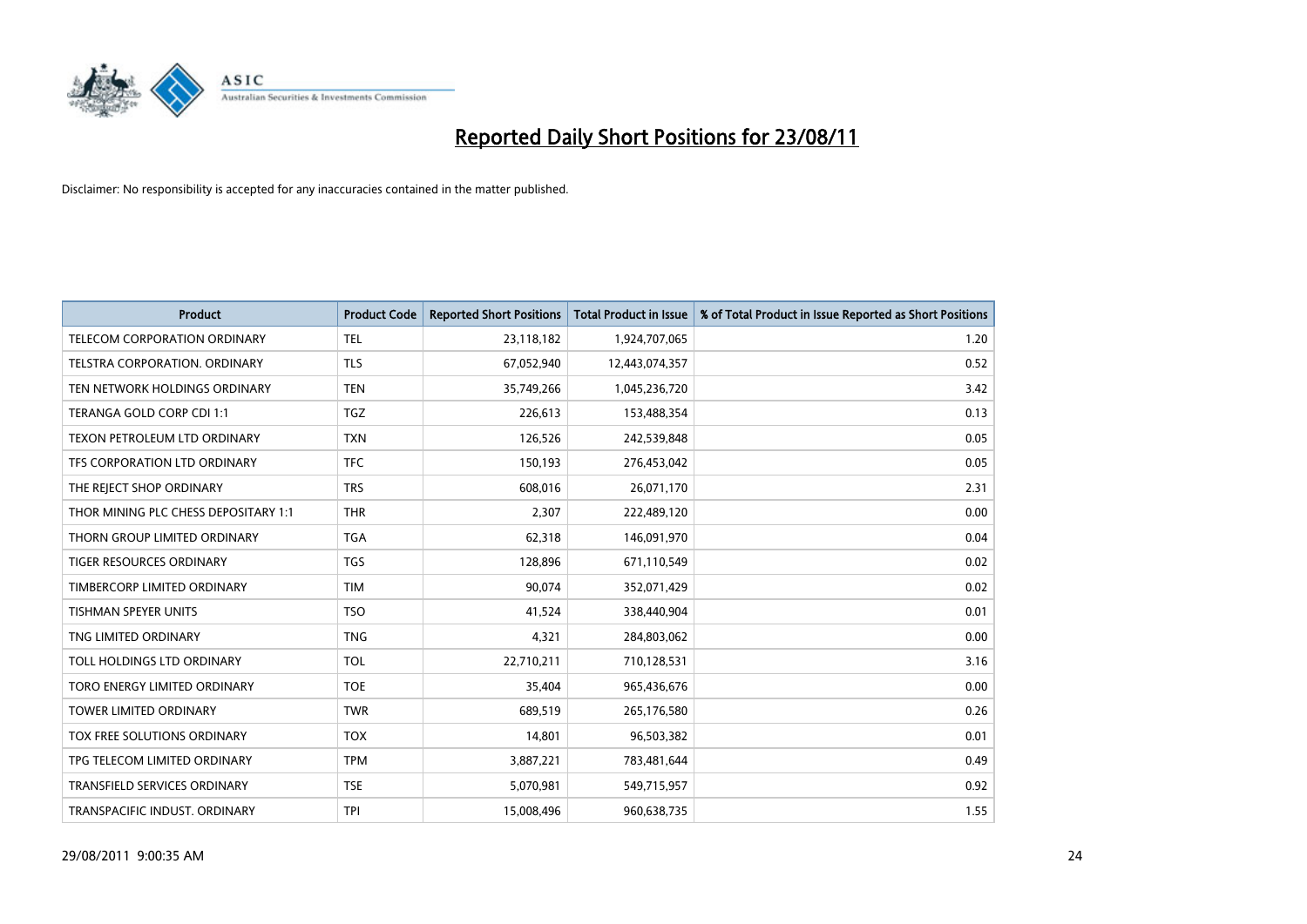

| <b>Product</b>                            | <b>Product Code</b> | <b>Reported Short Positions</b> | <b>Total Product in Issue</b> | % of Total Product in Issue Reported as Short Positions |
|-------------------------------------------|---------------------|---------------------------------|-------------------------------|---------------------------------------------------------|
| TRANSURBAN GROUP TRIPLE STAPLED SEC.      | <b>TCL</b>          | 1,423,780                       | 1,450,831,425                 | 0.08                                                    |
| TREASURY WINE ESTATE ORDINARY             | <b>TWE</b>          | 18,056,151                      | 647,227,144                   | 2.78                                                    |
| TRINITY GROUP STAPLED SECURITIES          | <b>TCQ</b>          | 3,419                           | 203,405,927                   | 0.00                                                    |
| TROY RESOURCES NL ORDINARY                | <b>TRY</b>          | 164,244                         | 87,996,823                    | 0.18                                                    |
| <b>UGL LIMITED ORDINARY</b>               | <b>UGL</b>          | 4,324,790                       | 166,047,171                   | 2.62                                                    |
| UNILIFE CORPORATION CDI 6:1               | <b>UNS</b>          | 700,468                         | 267,082,637                   | 0.26                                                    |
| UXC LIMITED ORDINARY                      | <b>UXC</b>          | 114,669                         | 305,789,718                   | 0.04                                                    |
| VALAD PROPERTY GROUP STAPLED US PROHIBIT. | <b>VPG</b>          | 3,802,003                       | 115,821,048                   | 3.28                                                    |
| <b>VDM GROUP LIMITED ORDINARY</b>         | <b>VMG</b>          | 11,116                          | 193,127,749                   | 0.01                                                    |
| <b>VENTURE MINERALS ORDINARY</b>          | <b>VMS</b>          | 328,640                         | 221,093,592                   | 0.15                                                    |
| <b>VIRGIN BLUE HOLDINGS ORDINARY</b>      | <b>VBA</b>          | 28,812,029                      | 2,210,197,600                 | 1.30                                                    |
| <b>VISION GROUP HLDGS ORDINARY</b>        | VGH                 | 78,000                          | 74,520,926                    | 0.10                                                    |
| <b>VITA GROUP LTD ORDINARY</b>            | <b>VTG</b>          | 75,190                          | 142,499,800                   | 0.05                                                    |
| VITERRA INC CDI 1:1                       | <b>VTA</b>          | 3,828                           | 68,629,939                    | 0.01                                                    |
| <b>WAREHOUSE GROUP ORDINARY</b>           | <b>WHS</b>          | 13                              | 311,195,868                   | 0.00                                                    |
| <b>WATPAC LIMITED ORDINARY</b>            | <b>WTP</b>          | 52,545                          | 183,341,382                   | 0.02                                                    |
| <b>WDS LIMITED ORDINARY</b>               | <b>WDS</b>          | 701                             | 144,055,662                   | 0.00                                                    |
| <b>WEBIET LIMITED ORDINARY</b>            | <b>WEB</b>          | 383,185                         | 74,670,399                    | 0.51                                                    |
| <b>WESFARMERS LIMITED ORDINARY</b>        | <b>WES</b>          | 19,566,804                      | 1,005,776,280                 | 1.94                                                    |
| WESFARMERS LIMITED PARTIALLY PROTECTED    | <b>WESN</b>         | 148.569                         | 151,295,882                   | 0.09                                                    |